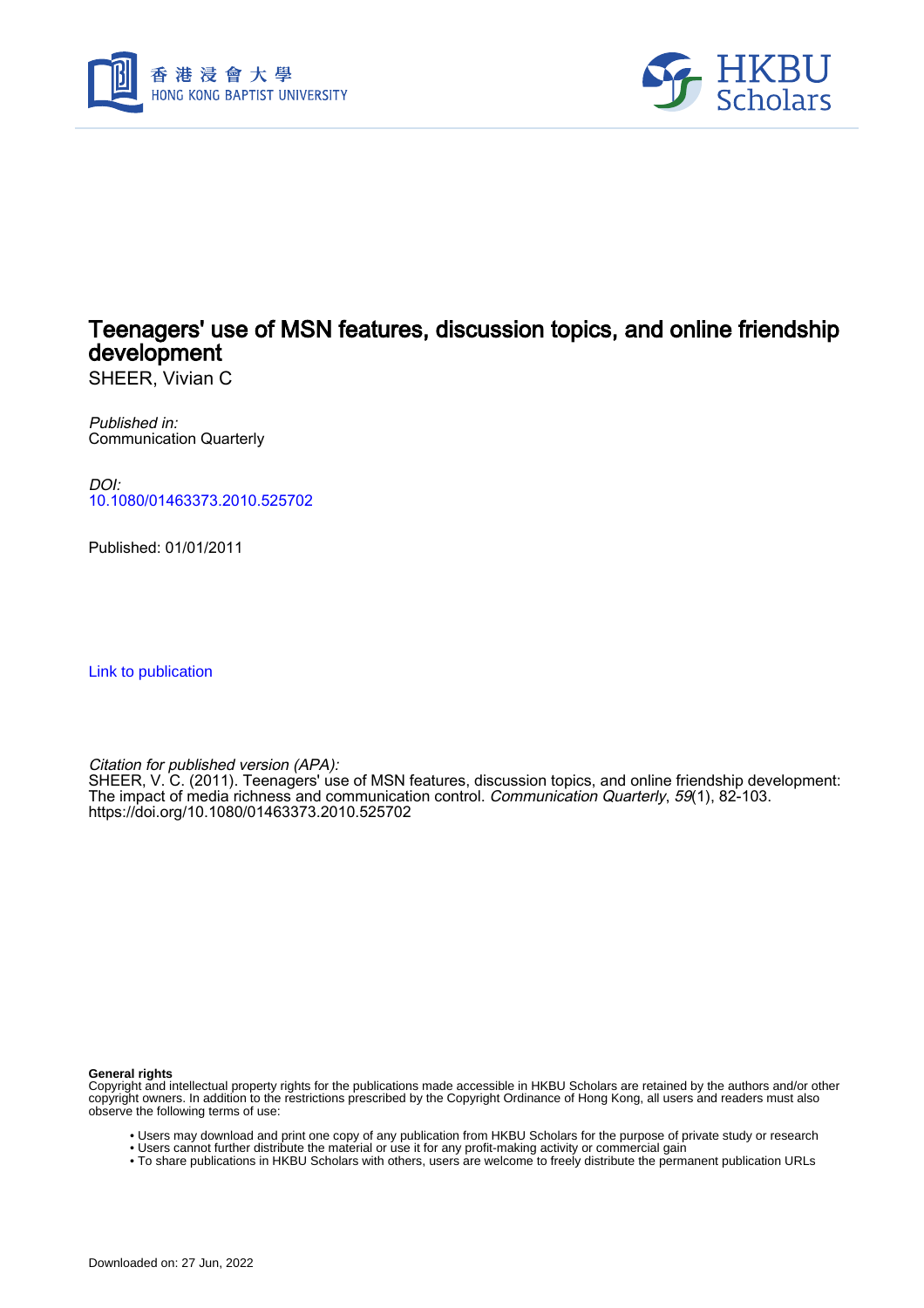# **Teenagers' Use of MSN Features, Discussion Topics, and Online Friendship Development: The Impact of Media Richness and Communication Control**

#### Sheer, V. C. (2011). Teenagers' Use of MSN features, discussion topics, and online friendship development: The impact of media richness and communication control. *Communication Quarterly*, *59*(1)*, 82-103.*

#### Abstract

With a sample of 248 Hong Kong adolescents, this study probed the impact of media richness and communication control on teenagers' use of MSN for online friendship development. Both media richness and communication control contributed to MSN's overall functionality and teenagers' self-presentation and friendship development. Media richness positively influenced both social and task communications, and shortened the time needed to turn a stranger to friend; whereas communication control showed a positive relationship to social, friendship communication. Rich features such as webcam and MSN Space facilitated the increase of acquaintances, new friends, opposite-sex friends, and total number of friends; whereas messaging helped build close friendships. Overall, media richness and communication control appeared to be valid constructs in explaining teenagers' MSN feature use and online friendship development.

*Keywords*: interpersonal communication, friendship development, instant messenger, media richness, communication control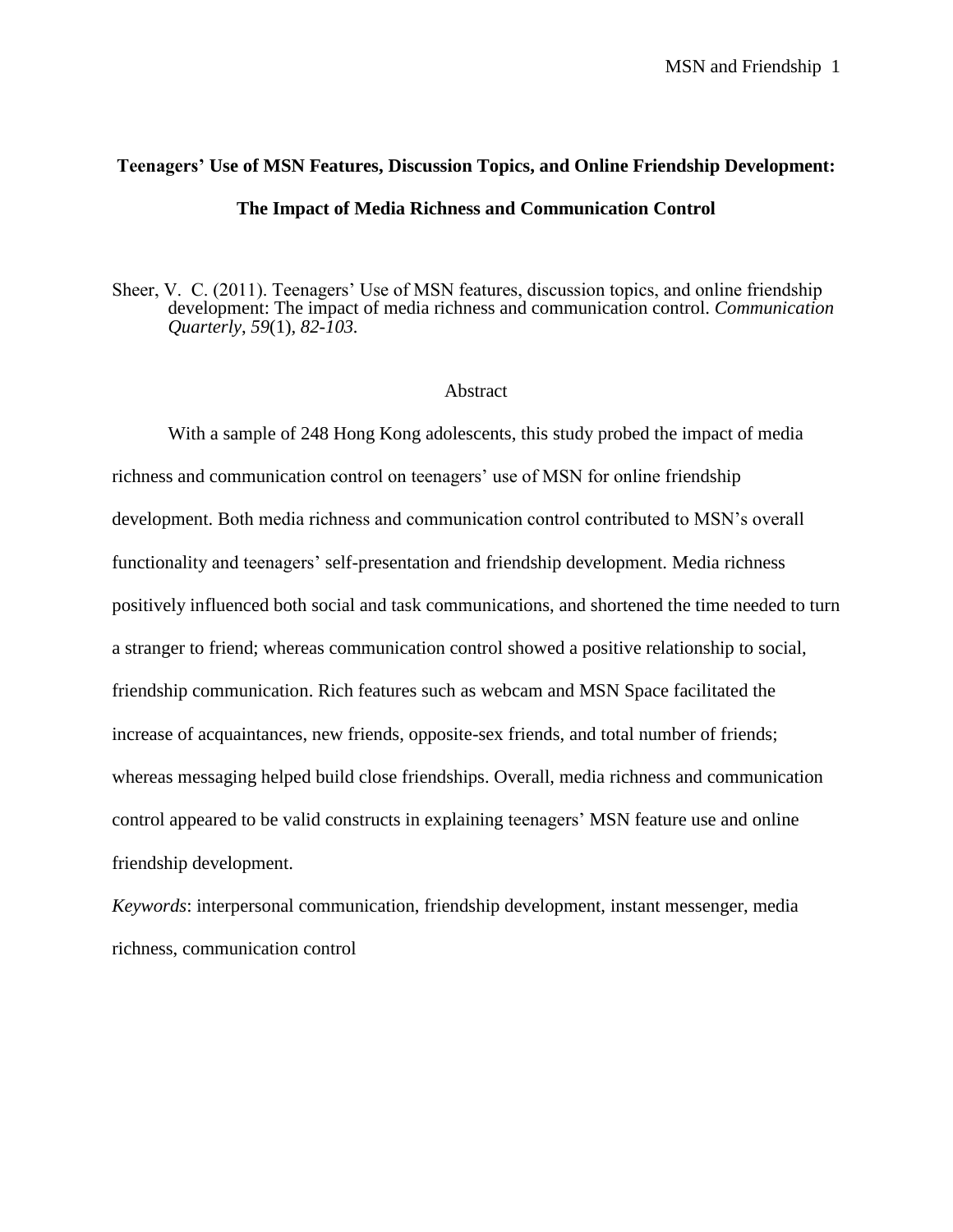Youth are at the forefront of communication technologies that are transforming social interactions in ways yet to be fully understood (Boyd, 2008).Teenagers make friends and form social circles on the Internet (Peter, Valkenburg, & Schouten, 2005). They favor instant messengers (IMs) (Lenhart, Madden, & Hitlin, 2005). Examining teens' online friendship development is important as adolescence is a special period of development in which concerns with interpersonal relationships are most acute (Allison & Schultz, 2001).

The important role of IM in online friendship development has sparked many studies that have examined mainly the impact of early instant messengers which are characterized by anonymous, synchronous exchange of text messages (e.g., Green, Hilken, Friedman, et al., 2005; Henderson & Gilding, 2004; Hu, Wood, Smith, & Westbrook, 2004; also see a collection of over 500 citations on http://www.chat-bibliography.de/). Kim, Kim, Park, and Rice (2007) compared overall IM use with other media, such as email, face-to-face interaction (FTF), and mobile phone. Chung and Nam (2007) explored self-efficacy-related predictors of overall IM use. As the current versions of IMs are loaded with many advanced features that provide audio and visual cues in addition to text messaging, an in-depth examination of IM use can reflect how adolescents might differently exploit individual features in building online friendships.

This study focused on the concepts of media richness and communication control to explain and examine (1) an IM's overall functionality and online self-presentation and friendship development, and (2) teenagers' use of an IM's individual features for online friendship development. Additionally, this study explored the relationships among richness, control, selfpresentation and friendship development. With the highest number of users, MSN, the flagship of current free IMs (Boswell, 2008; Softpedia, 2007), was the focal interest of this study. *Media Richness*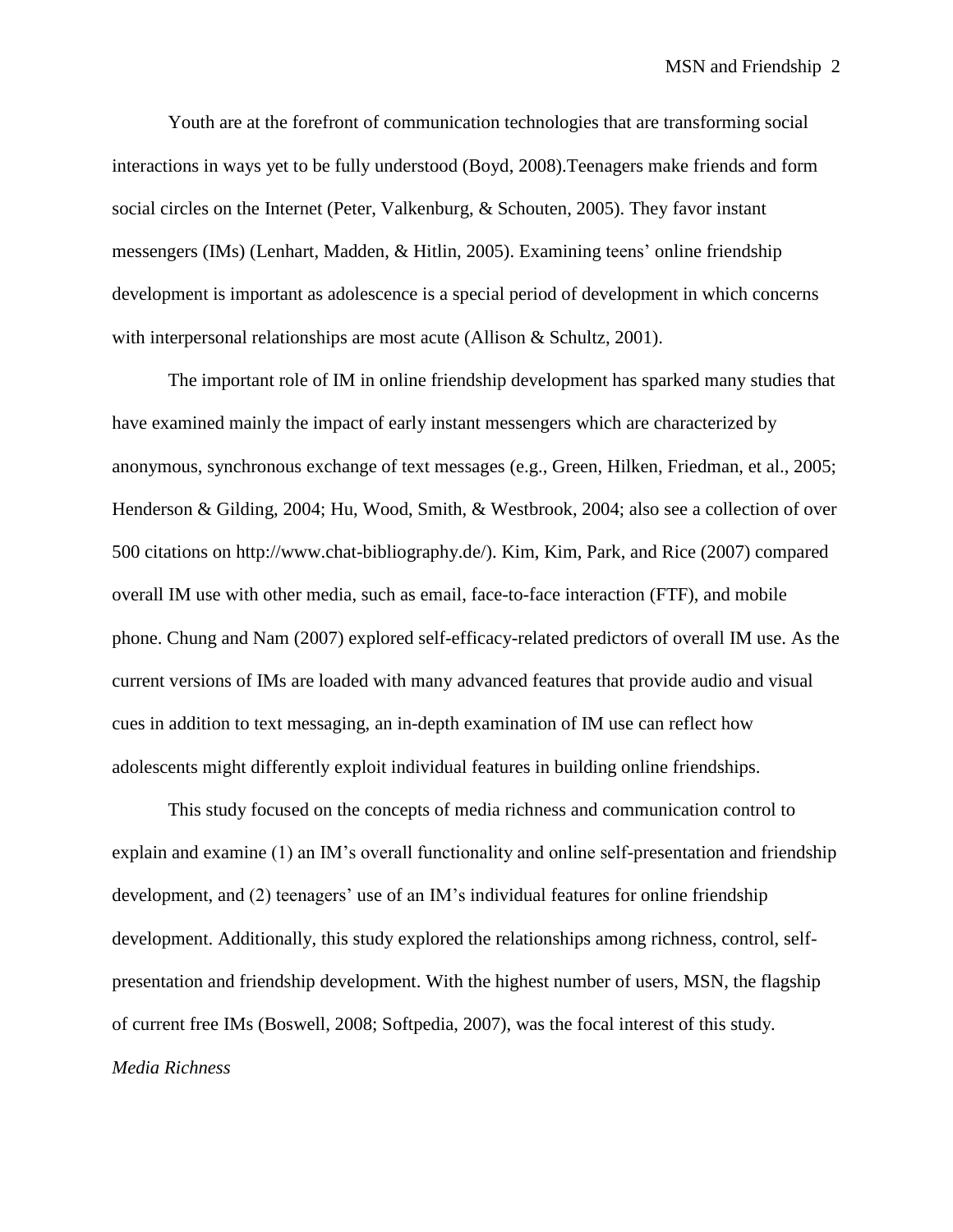The concept of media richness has provided a foundation for understanding human behavior involving electronic communication media (e.g., Allen & Griffeth 1997; Carlson & Zmud 1999; Kahai & Cooper, 2003; Kock, 2004). (Due to space limit, the current literature review covers only the relevant concept of media richness without detailing media richness theorems that predict managers' media choice in task situations, which are not relevant in the social context of friendship development.) According to Daft and Lengel (1984, 1986), communication media fall along a continuum of richness. The richness of a medium comprises four aspects: (1) the availability of instant feedback, which allows questions to be asked and answered; (2) the use of multiple cues, such as physical presence, vocal inflection, body gestures, words, numbers, and graphic symbols; (3) the use of natural language, which can be used to convey an understanding of a broad set of concepts and ideas; and (4) the personal focus of the medium. The more a medium displays these attributes, the richer it is. With none or only few of these attributes, a medium is considered "lean." Therefore, face-to-face (FTF) is the "richest" medium because it has the capacity for immediate feedback, carries multiple cues, enables the use of natural language, and allows a personal focus; whereas written documents are the leanest.

Author and Chen (2004) liken media richness to communication immediacy in noting that rich media have greater personal information-carrying capacity than do lean media and, thus, facilitate interpersonal communication and relationship development. The richest face-to-face medium has the greatest potential for conveying personal information needed to facilitate friendship building. As Kock (2004) points out, humans are most accustomed to "natural" characteristics inherent in face-to-face communication processes for social interactions, implying that FTF could be the most advantageous channel for friendship building. Green et al. (2005), too, suggest that FTF interactions hold advantage in social interactions over mediated ones.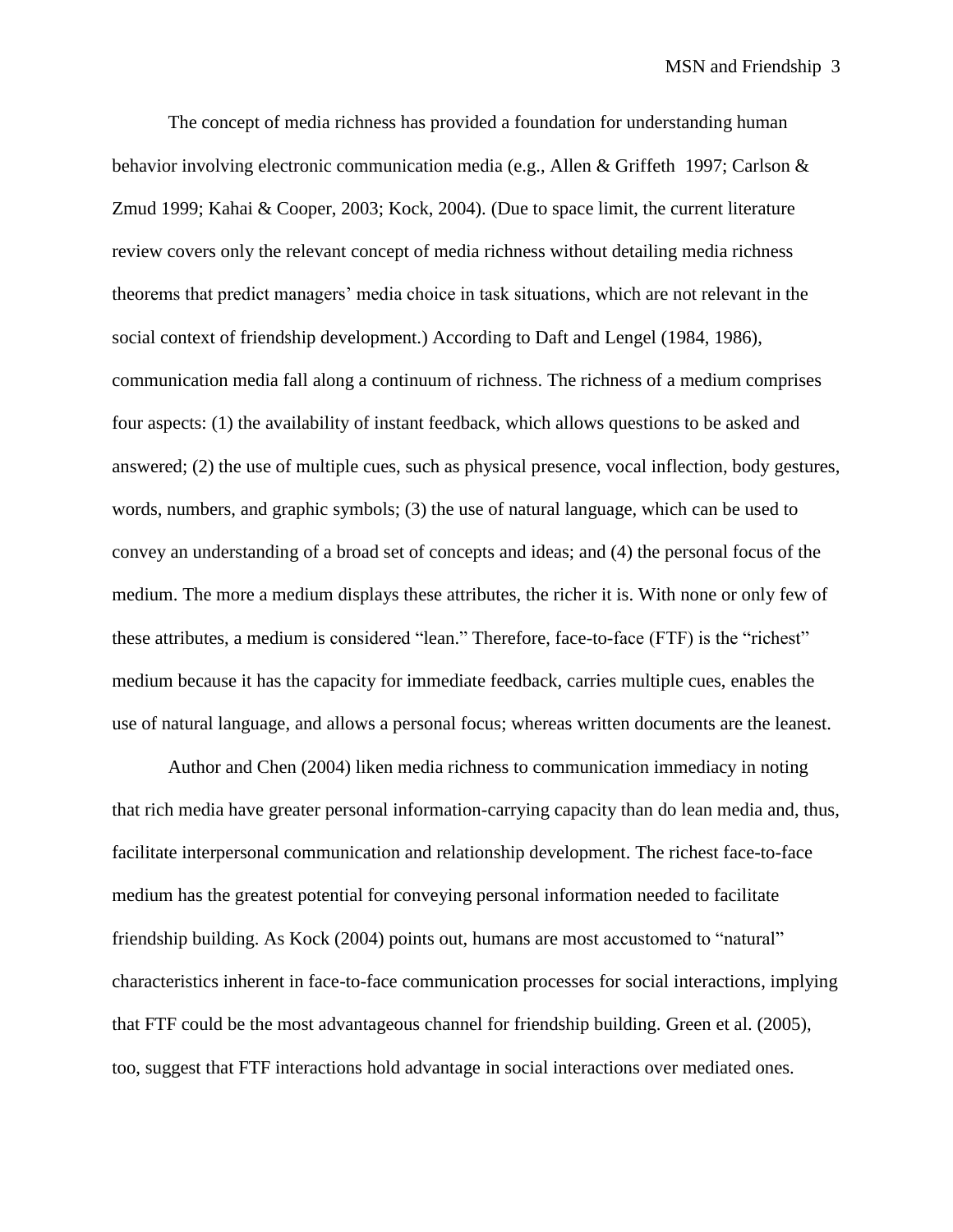Logically, a new IM's rich features (e.g., webcam) that approximates face-to-face interaction, compared to a lean feature (e.g., text messaging), could provide a *potentially* more conducive social context for interpersonal relationship development.

Jacobson (1999) argues that cyberspace has obvious limitations as a stage for the presentation of self. The limitations of new media, instant messenger included, stem from the media's less-than-optimal capacity to transmit rich, natural information. Even with loaded features, new media are limited in conveying the same amounts and types of information as does FTF. For example, the absence of co-location renders physical contact or sense of smell an impossibility (Kock, 2004). In an interpersonal context, media's information-carrying capacity could affect the effectiveness of self-disclosure, whereby influencing reciprocity and trust (Henderson & Gilding 2004). For example, if a medium allows a teen user to disclose his/her physical features and visualize emotions, he/she might be able to solicit the like information from the person on the other end of the internet. In general, based on the concept of media richness, new media, compared to FTF, still seem limited in its social information-carrying capacity.

#### *Communication Control*

Hiltz and Turoff (1993) were among the first to discuss the importance of one's ability to control communication through text and asynchronic media. Asynchronicity, as opposed to instantaneity, releases pressure and stress, which often are a problem for FTF interactions that afford limited time intervals (Walther, 1996). Reduced anxiety could translate into more effective interpersonal interactions. In the case of instant messengers, users can even choose a person to message with. If one is unpleasant, a user can move on and try other individuals without having to be embarrassed or apologize for ending the communication. Electronic media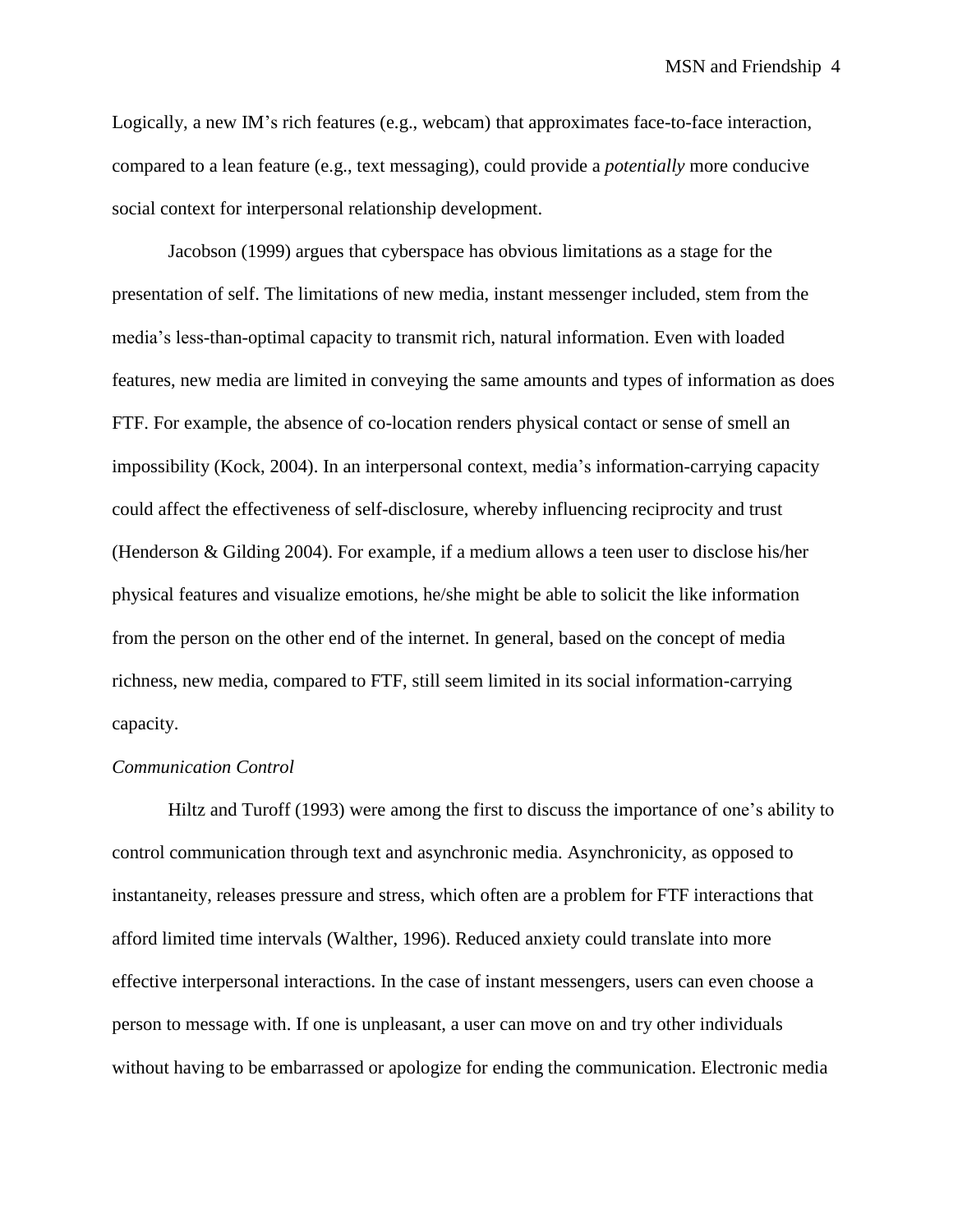also allow a user to withhold true identity and, thereby decrease risks that may result from selfdisclosure (Henderson & Gilding, 2004; Peter, Valkenburg, & Schouten, 2005). Even when a user commits a faux pas, he/she is able to re-enter an online community with a new screen name. Thus, many forms of electronic media provide individuals with greater message control than does FTF in respect to timing, pace of interactions, the types of cues, and amount of information (Green, Hilken, Friedman, et al., 2005).

For instant messengers, communication control refers to the ability to manage communication pace, the length of interaction time, response timing, using and switching among features for the purpose of fully expressing a user's intention, and presenting the desired images during an online interaction. An instant messenger that offers a high level of communication control should facilitate self-presentation and friendship development. Walther (1996) argues that computer-mediated communication provides opportunities for selective self-presentation, idealization, and reciprocation. As self-presentation is a mindful effort by social actors to project a desirable image to a potential friend online, communication control becomes a key capacity of a given medium.

#### *Friendship Development*

In the classical interpersonal communication literature, a full friendship development process typically can be understood as one in which a stranger evolves to an acquaintance, to a new friend, and then to a close friend (e.g., Canary, Cody, & Manusoy, 2008; Trenholm & Jensen, 2007). Teenage friendship development processes are no exception. Trust plays a central role in friendship development (e.g., Millar & Rogers, 1976; Knapp & Vanbelistic, 2008). A stranger is someone about whom an individual has no or little information, whereas an acquaintance is someone an individual has some superficial information about but is not familiar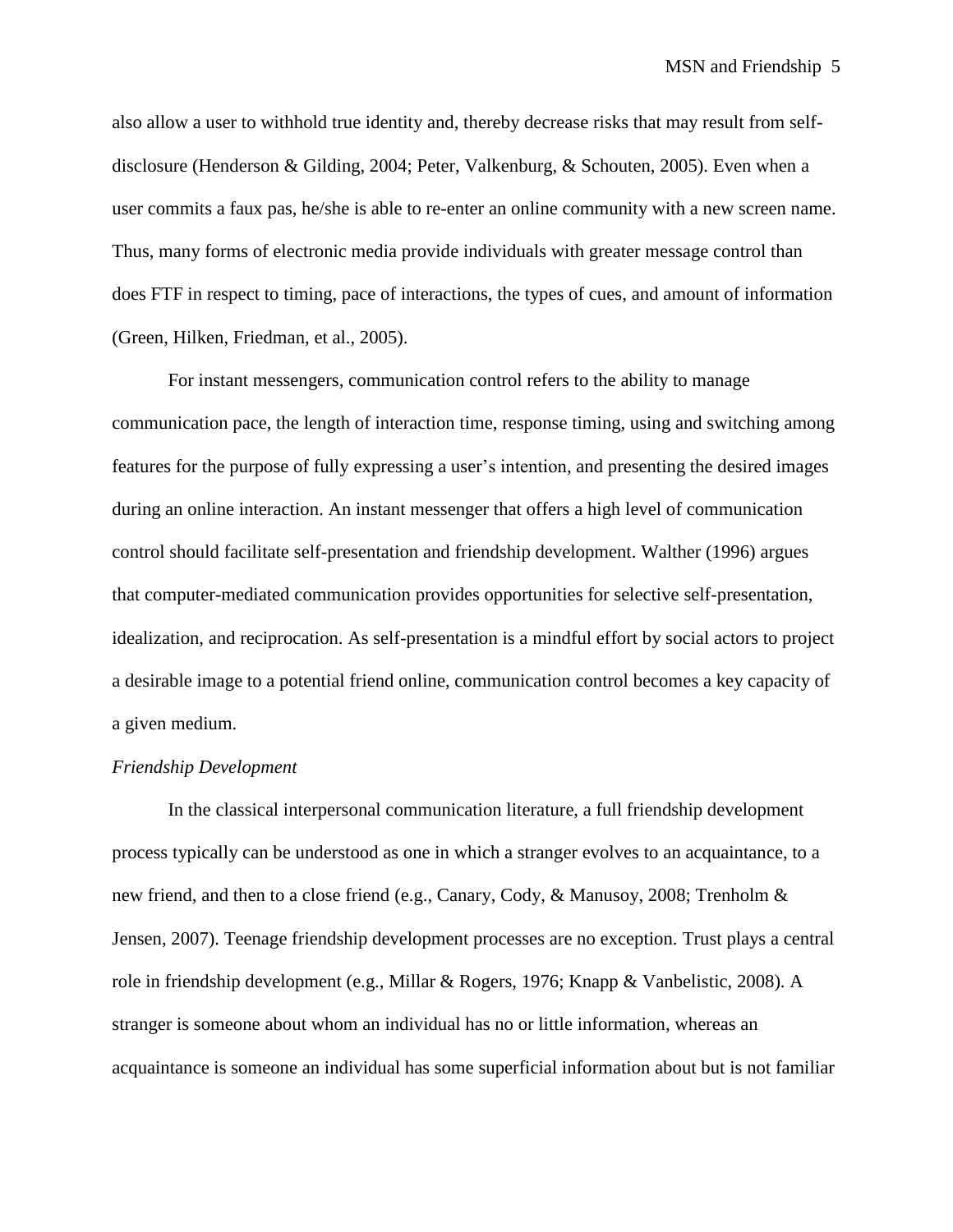with. Trust being irrelevant to the stage of stranger or acquaintance, friendship, however, must contain trust, albeit at varied levels. A new friend is someone an individual is getting to know and has an interest in becoming more familiar with while developing an initial sense of trust. A close friend then is one an individual knows quite well, has strong trust in and loyalty to. An MSN-using adolescent's online friendship development is a cumulative ongoing process in which he/she encounters new people, obtain information about people of interest, get to know them, and develop and maintain relationships. To evaluate an MSN teen user's status of friendship development at a given moment, the categories of people (e.g., stranger, acquaintances, new friends and close friends) that comprise the contact list, can be an appropriate indicator. The purpose of current study was then to examine how media richness, communication control, and MSN features may predict friendship development.

#### *Richness, Control, Self-Presentation, and Friendship Development*

Yet neither media richness nor communication control alone can adequately account for an IM's ability to facilitate effective communication for friendship development. Rich features, such as webcam and video conferencing loaded on advanced IMs, approximate face-to-face encounters. However, unless an IM affords a user precise control of these rich features (e.g., managing viewing angle and close-up size, adjusting volume, and flashing images), he/she could be revealing too much unintended personal information, which, in turn, may hinder a user from projecting the best self image online, arouse social anxiety, and hurt self-presentation.

Rich features such as webcam, if accompanied by appropriate control, can enable a user to freely present an image, partially or wholly, whenever he/she desires to do so. An IM equipped with rich features and a high degree of user-control, can facilitate self-presentation and possible future relationship development, particularly, in the early stage of an interpersonal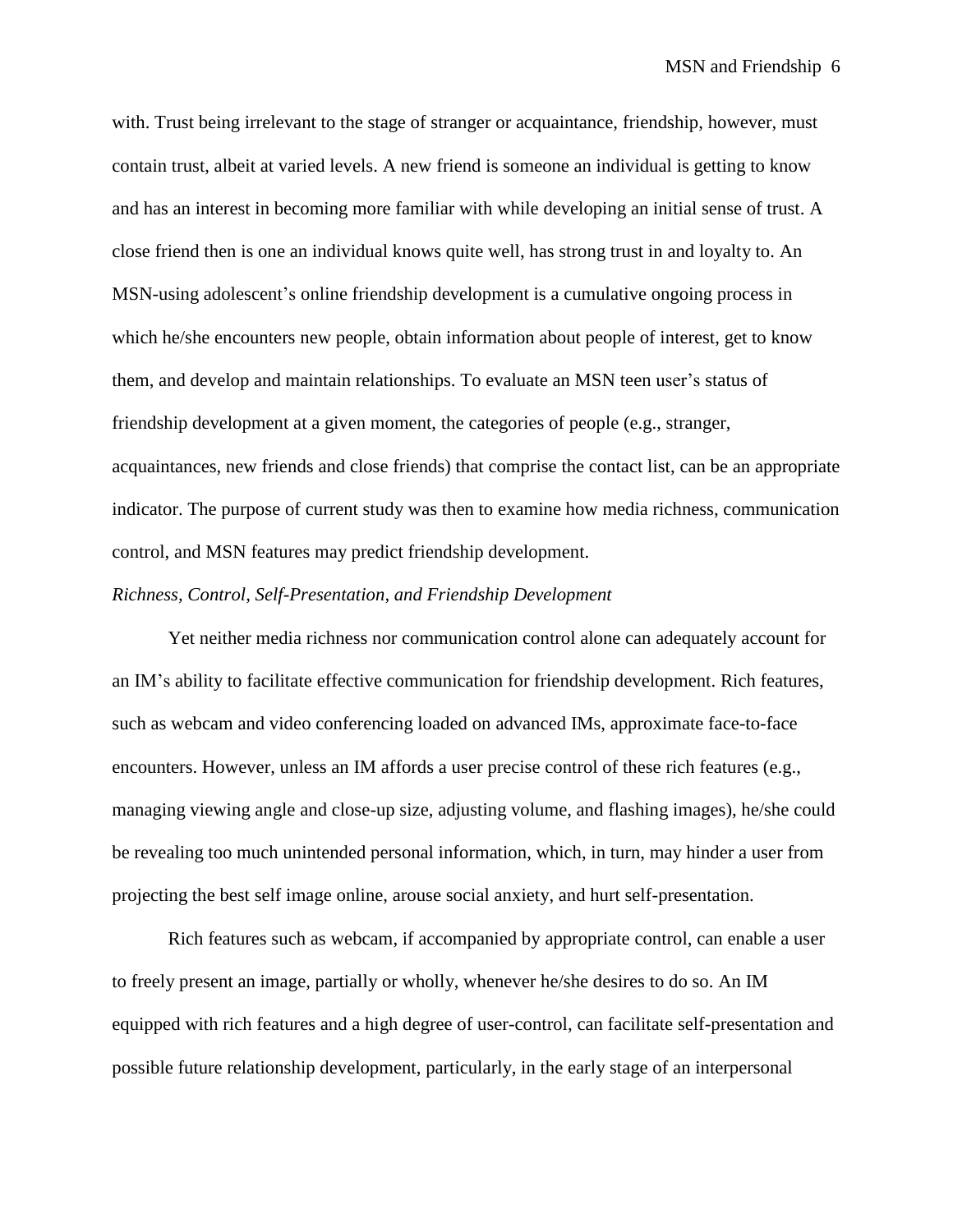relationship when impression management is of utmost importance. If media richness gives adolescent users the ability to express self "thoroughly," communication control then is about filtering outgoing messages to project self in the most desirable light, which does not necessarily require a maximum revelation of personal information.

Media richness and communication control together likely contribute to an instant messenger's overall functionality, or the degree to which an IM can do for a user in social interactions. Such functionality typically is manifested in easy and enjoyable use, flexibility for switching among features, and low levels of apprehension. (e.g., Bertolucci, 2005; Boyce, 2008; Subrahmanyam, Smahel, & Greenfield 2006). Overall functionality should enhance the effectiveness of self-presentation and online friendship development. Hence:

- H1: Both perceived media richness and message control positively contribute to MSN's overall functionality.
- H2: MSN's overall functionality positively contributes to teenagers' self-presentation, which, in turn, enhances their friendship development.

#### *Richness, Control, and MSN Feature Use*

To understand how media richness and communication control capabilities might affect teenagers' use of MSN features, a brief explanation of MSN features is warranted. MSN was first introduced as a free instant messenger by Microsoft in 1999. Updated with many advanced features in 2000, MSN was renamed Windows Live Messenger. Currently MSN enjoys over 200 million unique users worldwide (MSN, 2008). MSN's features that teenagers use consist of five standalone, primary ones in creating contact list, people search, messaging, webcam, and MSN Space; and five secondary features that accompany messaging (MSN, 2008; Author, 2007).

*Contact List.* Users can create their own contact list by placing people into different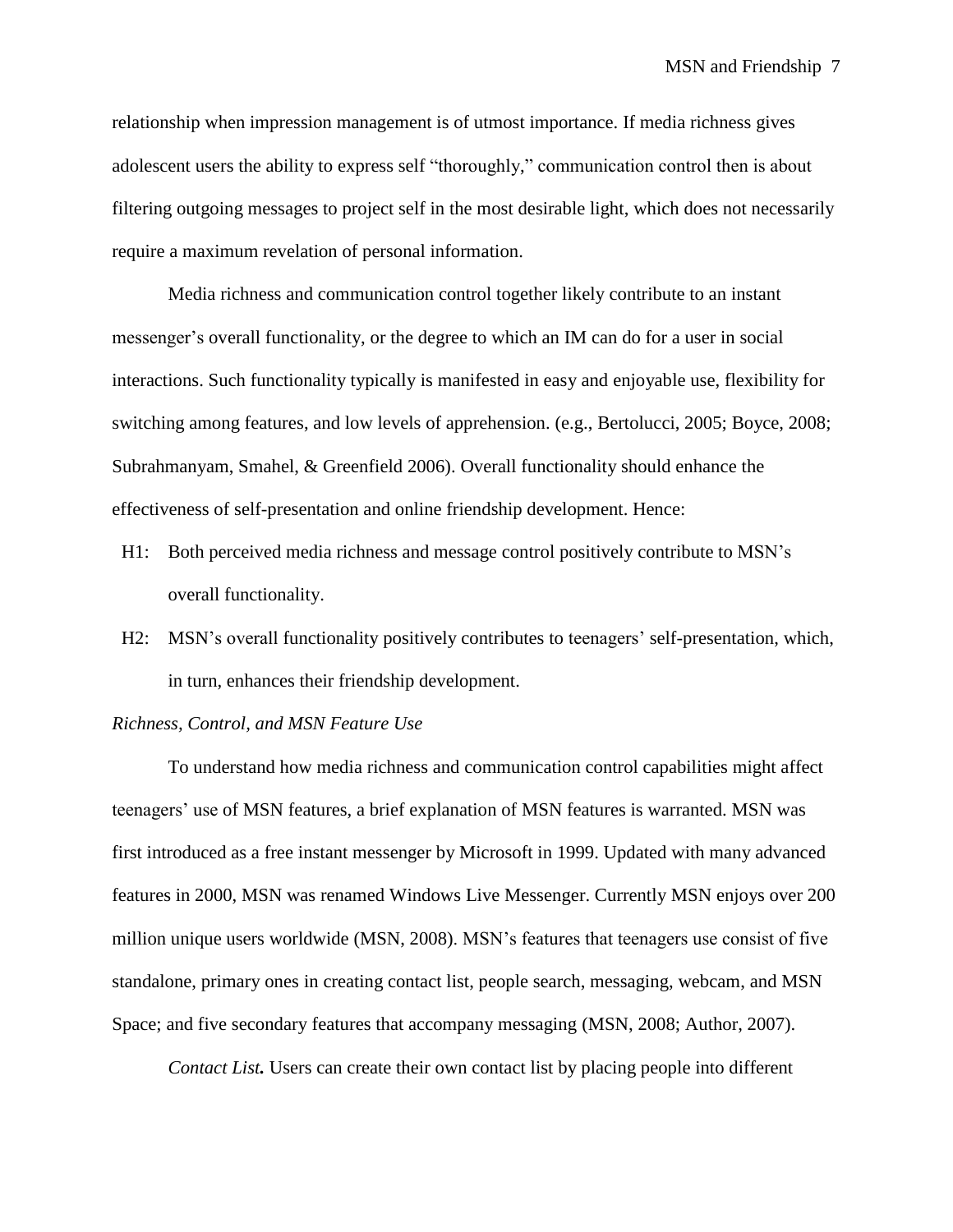categories, such as "best friends" and "classmates." Users can rename, edit, and delete the list and place someone on the "Block List" to refuse instant messages.

*People Search* allows users to search for people based on criteria such as interest, hobby, and affiliation.

*Messaging***.** This defining feature allows users to send and receive instant messages and regular emails. The body of a message primarily is text-based. Secondary features available for accompanying a text message include exchanging files, changing background color, inserting icons, using animations, and creating avatars/symbols below a user name.

*Webcam. Users* can connect their webcams to have conversations. They can also keep their webcams on while text-messaging.

*MSN Space.* Users can create a posting space to express their thoughts and opinions, or simply provide information and upload pictures and videos so others can view the content and leave comments. Most MSN Space users post pictures.

Of all MSN's primary features, creating contact list and people search are unilaterally controlled by an individual user without any possibility of two-way communication with another user. Subsequently, media richness and communication control are relevant only to the remaining three primary features in messaging, webcam, and MSN space, that involve the possibility of simultaneous or delayed two-way communication. With the greatest potential for instant feedback, multiple cues, use of spoken language, and a personal focus, webcam is the richest feature, as it approximates face-to-face communication the most. Text messaging is much leaner than webcam communication even with the use of icons, animation, and avatars. Although equipped with the capacity for online diary, photos, and audio-video clips, MSN Space, unable to guarantee any instant responses from readers, is weaker in two-way communication. MSN Space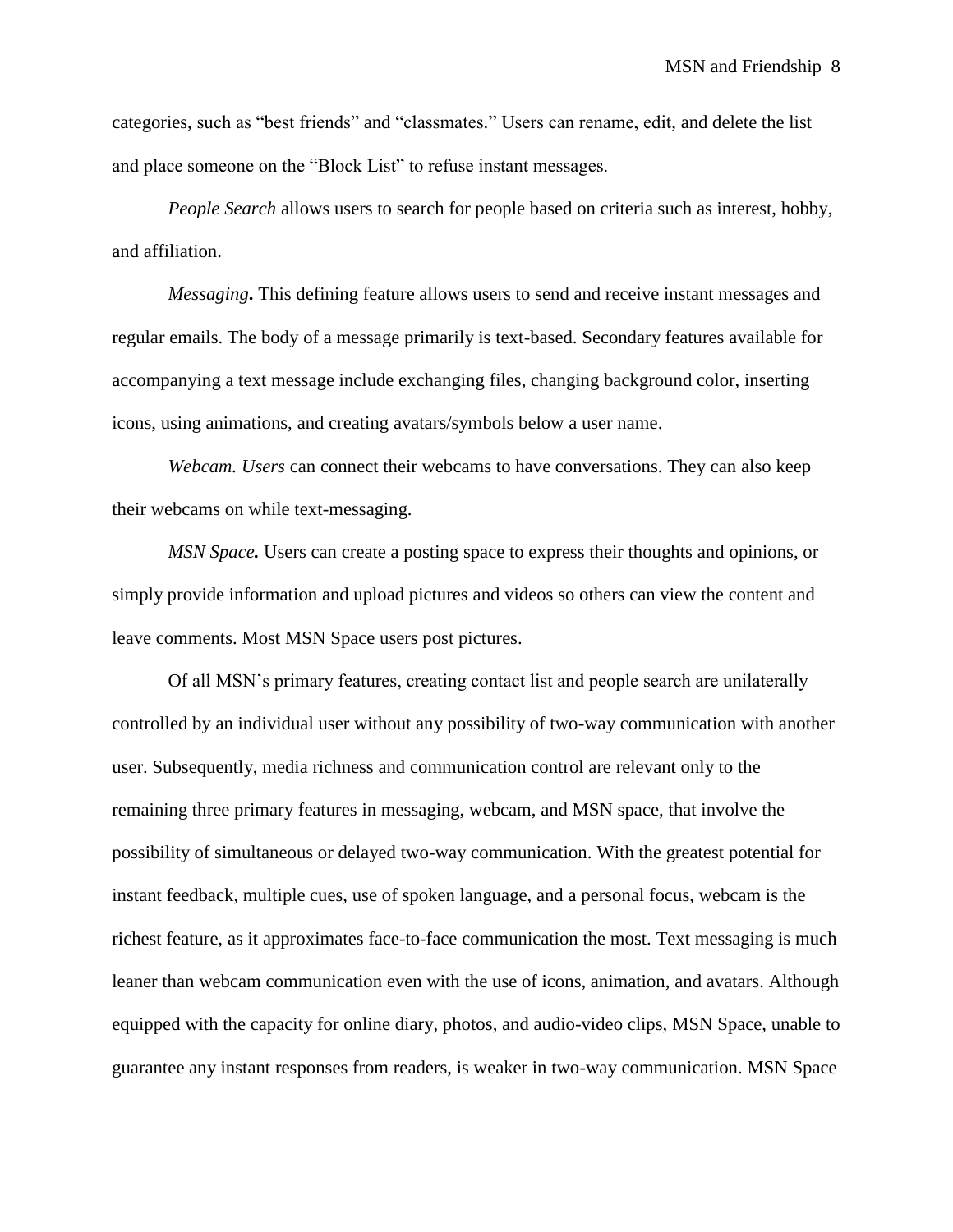thus is leaner than webcam. MSN Space, usually filled with pictures, likely is richer than messaging in that teenagers tend to exchange text messages instantaneously without using the secondary richer features of animation, avatars, and icons (Author, 2007). The relative level of communication control for MSN's individual features is rather difficult to determine inasmuch as that concept has not been empirically studied. Likely, an IM's overall richness and control capacities can project a halo, a global nice feeling under which a user increases his/her use of an IM's various features.

Specifically, rich features, coupled with the basic text-based lean features, provide a number of ways for teenagers to display various aspects of self that otherwise are limited in their offline lives (Zhao, Grasmuck, & Martin, 2008). Indeed, research has discovered that adolescents often experiment with their online identities (Greenfield, Gross, Subrahmanyam, Suzuki, & Tynes, 2006). Gibbs, Ellison, and Heino (2006), too, observed that advanced rich features drew online relationship seekers to present themselves using a wide range of multimedia content, such as text-based descriptions, photographs, and video recordings; and to interact using both asynchronous and real-time communication tools, such as e-mail, instant messaging, and chat rooms. In the same vein, perceptions of MSN's media richness likely draw presentationmotivated teenagers to choose and use the available features.

Communication control is a key perception can shape IM use behaviors. Walther (1996) points out that computer-mediated communication places a great emphasis on control over verbal cues for effective online self-presentation. Recently, Manago, Graham, Greenfield, and Salimkhan (2008) found that teenagers preferred to use internet services that allowed them to control verbal and nonverbal communication to easily present self (i.e., "to come off the way you want to come off"). Thus perceptions of an IM's overall communication control can lead to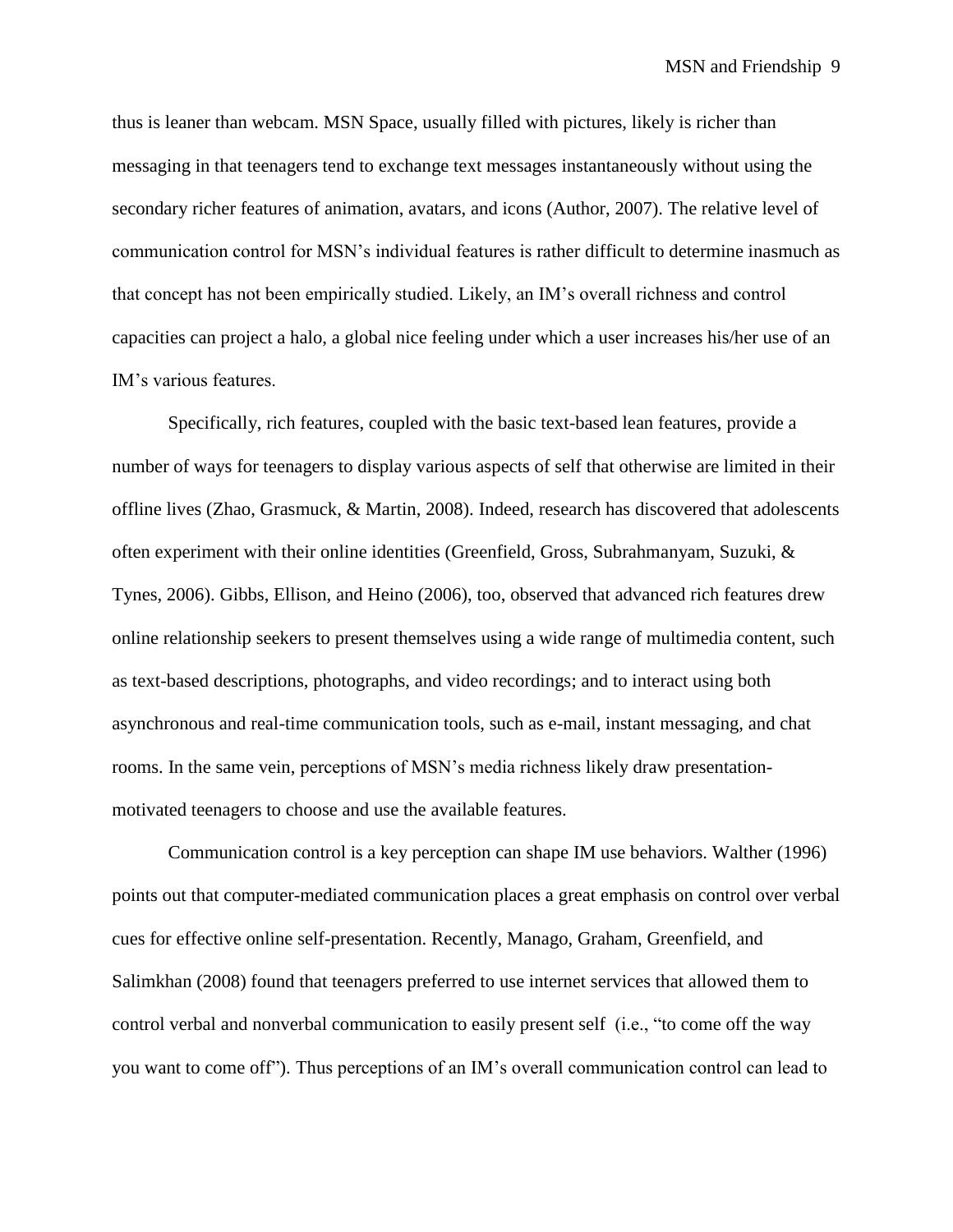teenagers' use of that IM's features. The current of richness and control analysis leads to H3.

 H3: Teenagers' use of MSN features is positively related too their perceptions of MSN's overall media richness and communication control.

#### *MSN Feature Use, Self Presentation, and Friendship Development*

Subrahmanyam, Smahel, and Greenfield (2006) suggest that teenagers enjoy using flexible, advanced internet features to create a media environment conducive for presenting desirable online images. Manago, Graham, Greenfield, and Salimkhan (2008) found that the characteristics of Internet communication, features, and the use of them, affected selfpresentation. By the same token, MSN features (particularly the rich, multi-media ones) and the way teenagers use them, too, likely enhance the effectiveness of self-presentation. Research has demonstrated that self-presentations influence friendship development processes and outcomes (Vohs, Baumeister, & Ciarocco, 2005). By using a variety of available web features, individuals are able to create favorable images successfully for initiating and building relationships (Ellison, Heino, & Gibbs, 2006) Thus, the more one uses MSN, the greater the opportunities he/she potentially has for self-disclosure/self-presentation and other information exchange, which can help relationships progress (Yum & Hara, 2005). Teenagers' online friendship development can be examined in their assessment of the cumulative ongoing process in which he/she encounters new people, obtain information about people of interest, get to know them, and develop and maintain relationships. To that end, H4 was proposed.

 H4: Teenagers' use of MSN features positively relates to the effectiveness of their selfpresentation and friendship development.

#### *Communication Topics, Richness, Control, Feature Use, and Friendship*

An in-depth look into IM use and friendship development necessarily involves the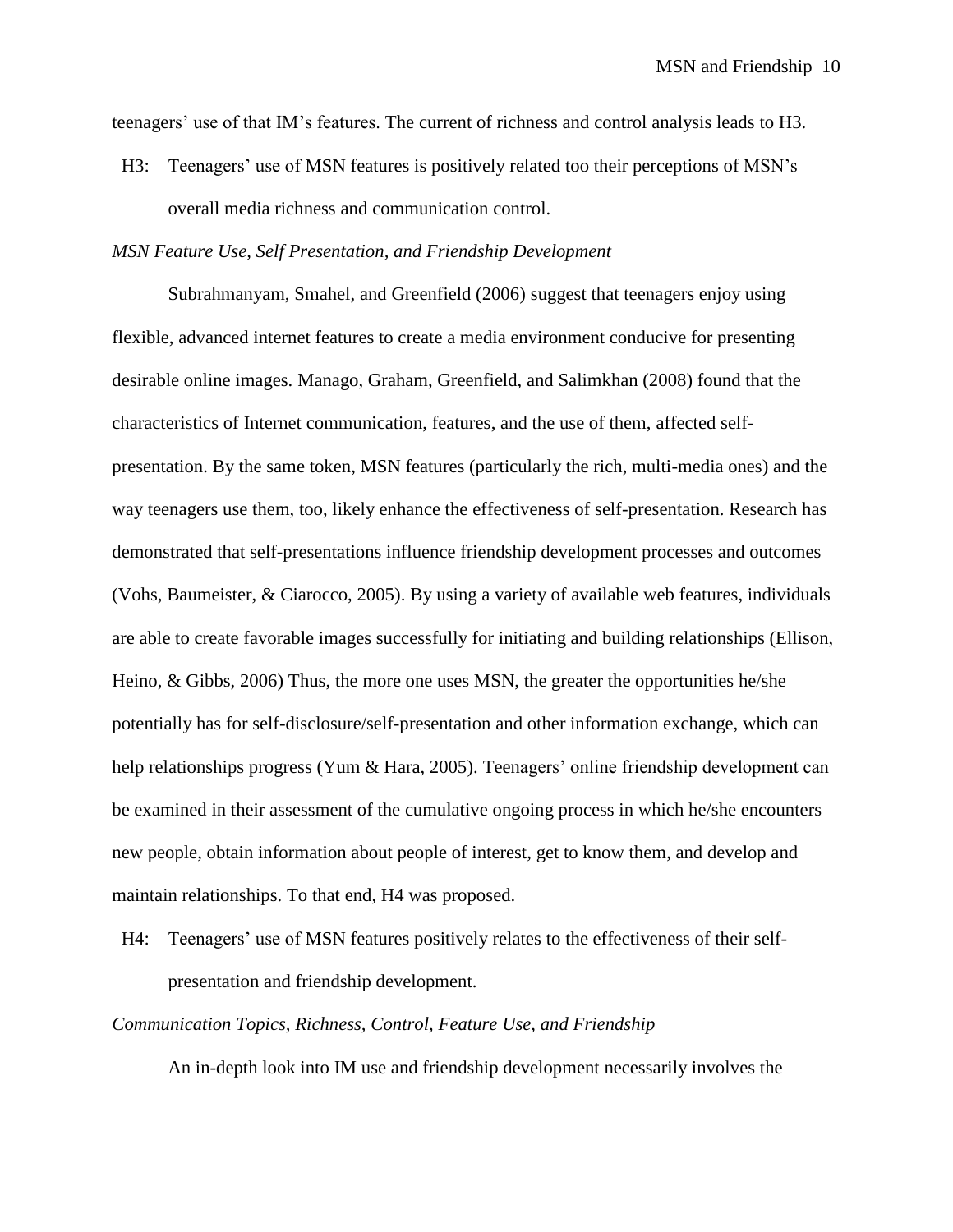communication content participants actually exchange. In any interpersonal relationship, the disclosure of the sensitive self and other personal information, rather than non-sensitive topics (e.g., sports, fashion, and hobbies), is often said to increase intimacy and facilitate relationship development (Laurenccau, Barrett, & Pietromonaco, 1998; Reis & Shaver, 1988), online relationship included (McCown, Fischer, Page, & Homan, 2001). In a focus group study, teens reported using IM for everyday conversations with multiple friends that ranged from casual to serious and private exchanges (Shiu & Lenhart, 2004). Disclosing personal information can pose risks of ridicule and rejection in the initial friendship stages when people do not know each other well. Those risks, however, can be reduced on the Internet due to anonymity and users' ability to control communication (McKenna, Green, & Gleason, 2002). As users gradually get to know each other better, the function of anonymity diminishes; while communication control, used to project desirable images, becomes more and more pronounced as a friendship progresses (Zhao, Grasmuck, & Martin, 2008). On the other hand, richness, information-carrying capacity characterized by multi-media features, allows users to express their thoughts and ideas in thorough and multi-faceted manners (Greenfield et al., 2006). RQ1 was raised in this context. RQ1: Do topics teenagers discuss on MSN relate to richness, control, feature use, and

friendship development?

#### METHOD

#### *Sample and Procedure*

Nine assistant principals of public middle/high schools in all three geographic districts in Hong Kong were contacted. Five of them approved the survey questionnaire and supplied the time slots for data collection before the project deadline. Three schools, each located in one of the districts, were chosen. Three trained college-student research assistants collected data at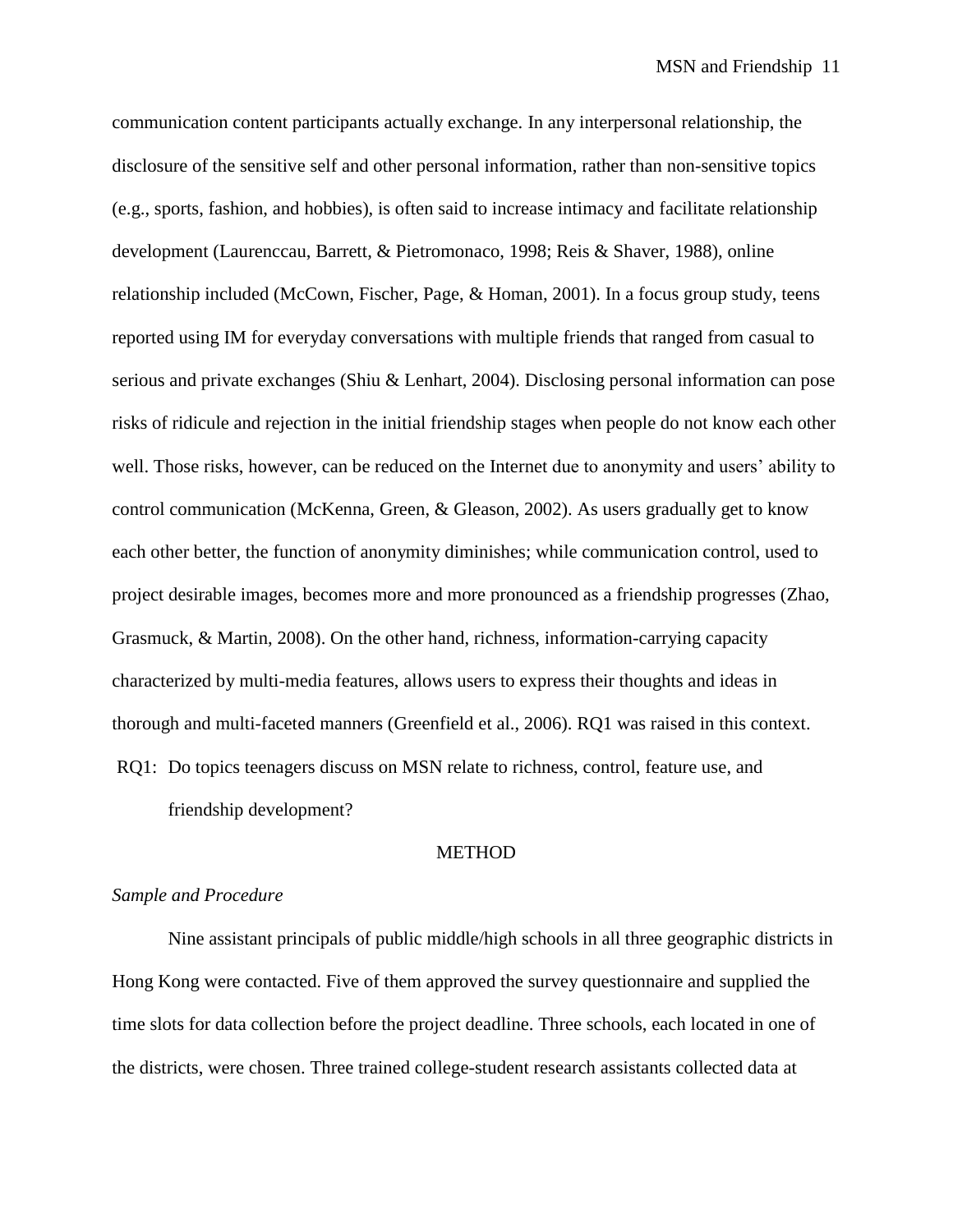those schools. Students were told of voluntary participation and were asked to complete the questionnaire independently. No school personnel were present at the data collection once the questionnaires were distributed. Two hundred and sixty Forms 5-7 adolescents (i.e., equivalent to 9-12th grades in the US) completed questionnaires during class time. Two hundred and fortyeight valid questionnaires constituted the final convenience sample. One hundred and three were male and 145 female. The mean age was 16.75 years old, with 15 being the youngest and 20 the oldest.

#### *Questionnaire and Measurement*

The questionnaire was written originally in English and then translated into Chinese for data collection. For translation accuracy, two bilingual graduate students independently checked all items and worked out a few discrepancies. Then, five high school students who did not participate in the survey assessed the Chinese questionnaire for clarity, realism, readability, and language flow. All items for examined variables were created based on the literature review. Additional information regarding teen users' MSN contact lists was also collected.

*Media richness/Information-carrying capacity*. Research guided by media richness theory has often been faulted for operationalizing richness based on the tangible characteristics without user input. Critics feel that users' perceptions of the objective characteristics should be counted (Miller, 2006). Consequently, perceived media richness was used. Five items were created to measure users' assessment of MSN's richness in terms of its ability to convey expressions of feelings, intentions, and complex ideas; to communicate multiple cues; and to approximate face-to-face interaction. The rating scale ranged from 1 (strongly disagree) to 7 (strongly agree). Reliability analysis lead to a five-item scale with a Cronbach's alpha of .83. See Table 1 for specific items.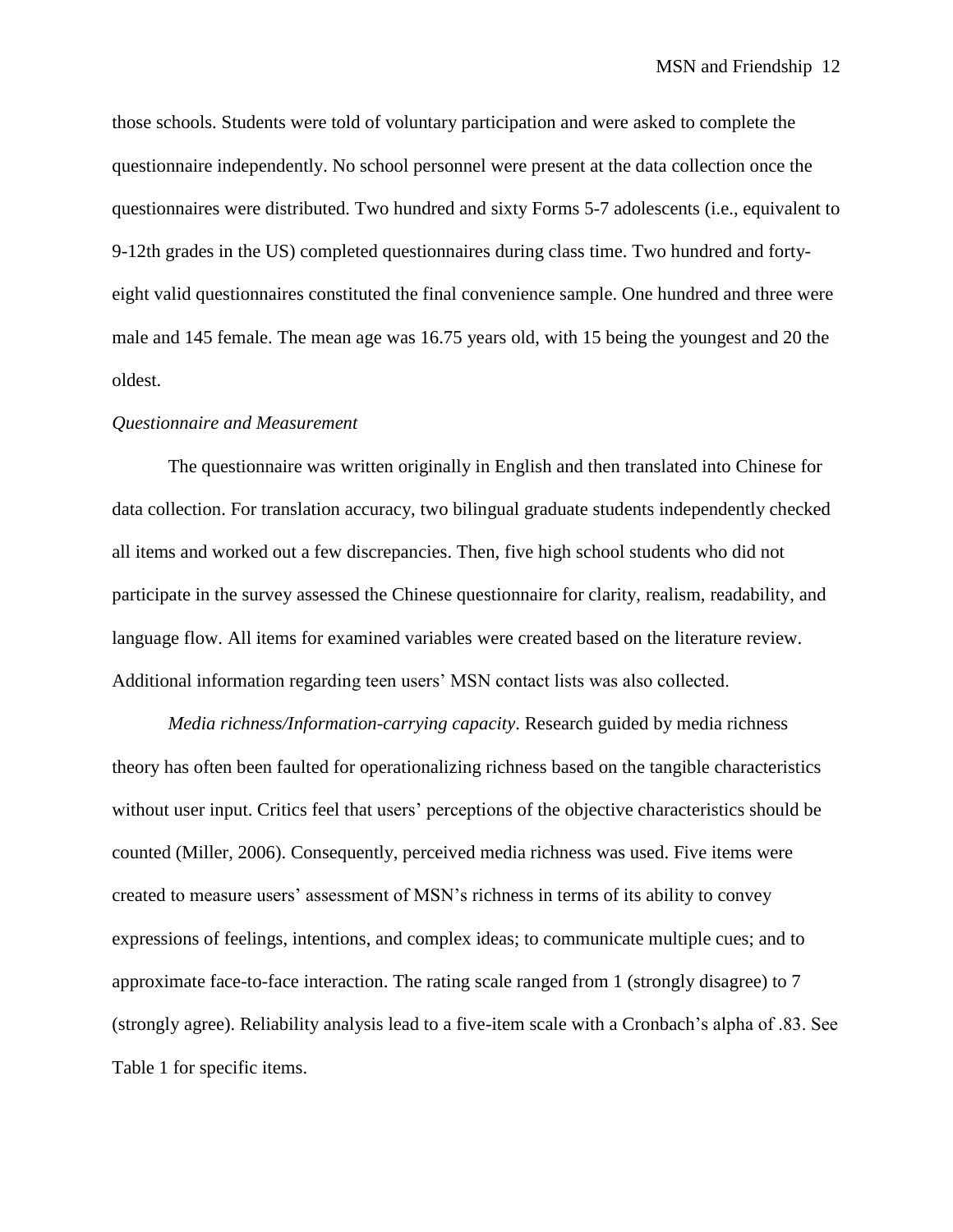*Communication control* was measured by six items that tapped control over aspects of communication, such as intention, pace, length, feature use, image management, and response. The Cronbach's alpha was .86. The rating scale was from 1 (strongly disagree) to 7 (strongly agree). See Table 1.

MSN's *Overall functionality* was measured by five items that produced a Cronbach's alpha of .88. The five items covered ease of use, flexibility, effectiveness in expressing ideas, and alleviating apprehension. The rating scale was from 1 (strongly disagree) to 7 (strongly agree). See Table 1.

*Self-presentation* was measured by five items that examined the degree to which one could use MSN to project trustworthiness, uniqueness, a positive image, an attractive persona, and a special individual. The rating scale was from 1 (strongly disagree) to 7 (strongly agree). The Cronbach's alpha reached .91. See Table 1.

*Friendship development* was measured by six items with a reliability of .92. The six items probed how MSN helped users meet new people, develop friendships, obtain personal information, get to know others, maintain a strong tie, and keep a long-term relationship. The rating scale was from 1 (strongly disagree) to 7 (strongly agree). See Table 1.

*MSN feature use*. On a scale of 1 (rarely) to 5 (very frequently), respondents rated the use of each of the MSN features. The five main features consisted of creating contact list, people search, messaging, webcam, and MSN Space, whereas the secondary features included exchanging files, background color, icon insertion, animation insertion, and avatar presence.

Regarding general MSN use, respondents answered "For how many months have you been using MSN?" and "On average, how many hours do you spend using MSN per day?"

*Communication topics discussed*. Six topics generated in an early study (Author, 2007)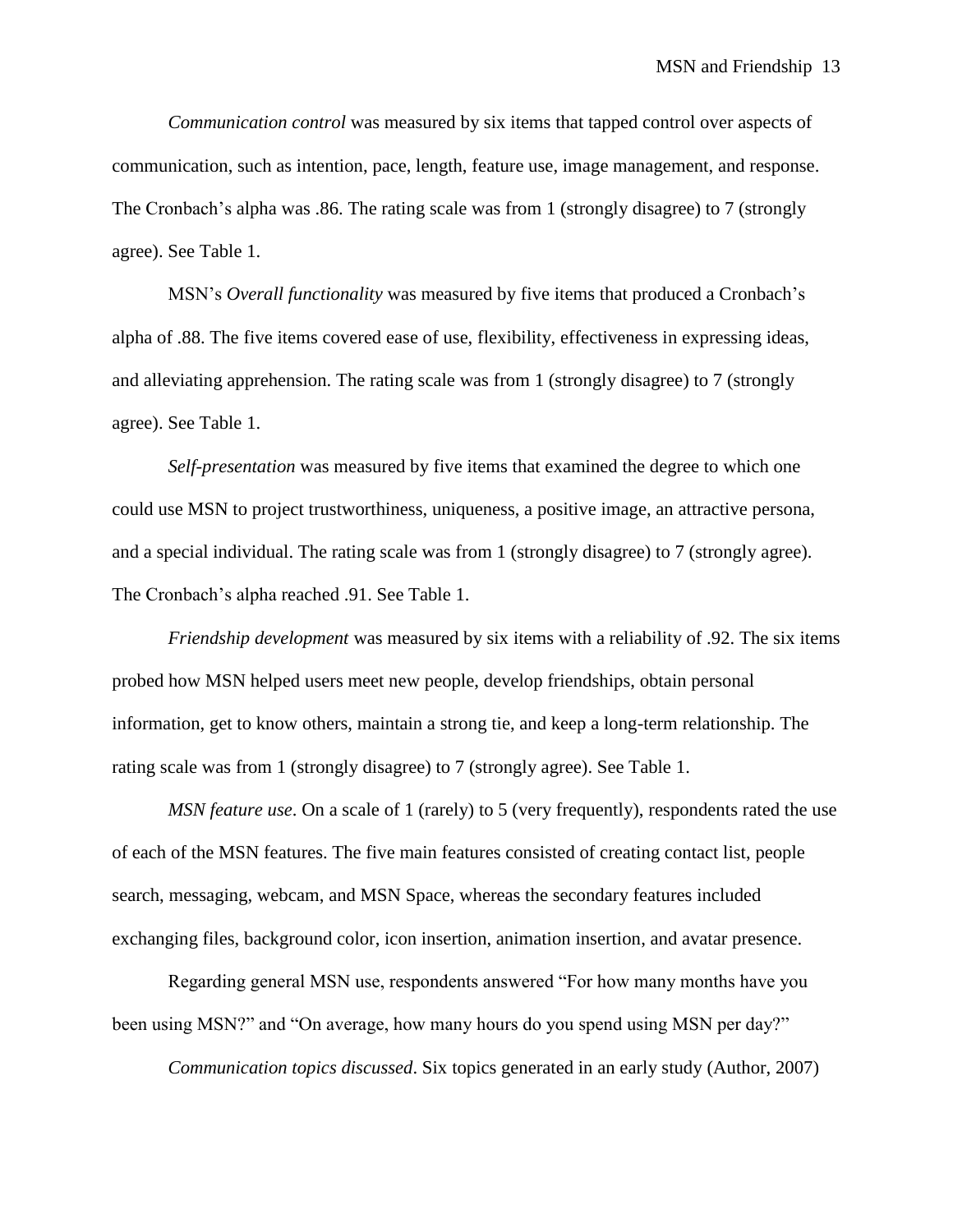were used here. They were boy/girlfriend, family issues, schoolwork, mutual friends/schoolmates, hobbies, and future plans. An additional category, "other (specify)", was added to capture themes possibly left out of the six topics. Respondents rated those topics on a scale of 1(rarely discussed) to 7 (frequently discussed).

*Additional Information*. Respondents were instructed to recall the composition of their contact lists and relationship history. Because the term "friend" is used liberally and broadly in online communities with meanings ranging from stranger on the list to close friend (e.g., Ellison, Steinfield, & Lampe, 2007), each relationship label was defined based on the classical friendship progression to minimize possible confusion resulting from varied online uses of these labels. All additional questions are given below.

- 1.On your contact list, how many would you call strangers (i.e., those you have no or very little personal information about)?
- 2. On your contact list, how many would you call acquaintances (i.e., those you know the identity or have some superficial information about but have not developed a sense of trust)?
- 3. On your contact list, how many people would you call friends (i.e., those you more or less trust)?
- 4. On your contact list, how many of your friends are of the opposite sex?
- 5. On your contact list, how many would you call new friends (i.e., those you are getting to know and becoming familiar with, and are developing a sense of trust in)?
- 6. On your contact list, how many would you call close friends (i.e., those you trust tremendously, are loyal to, and can share secrets with)?
- 7. Of all your MSN friends, how many of them initially were strangers whom you first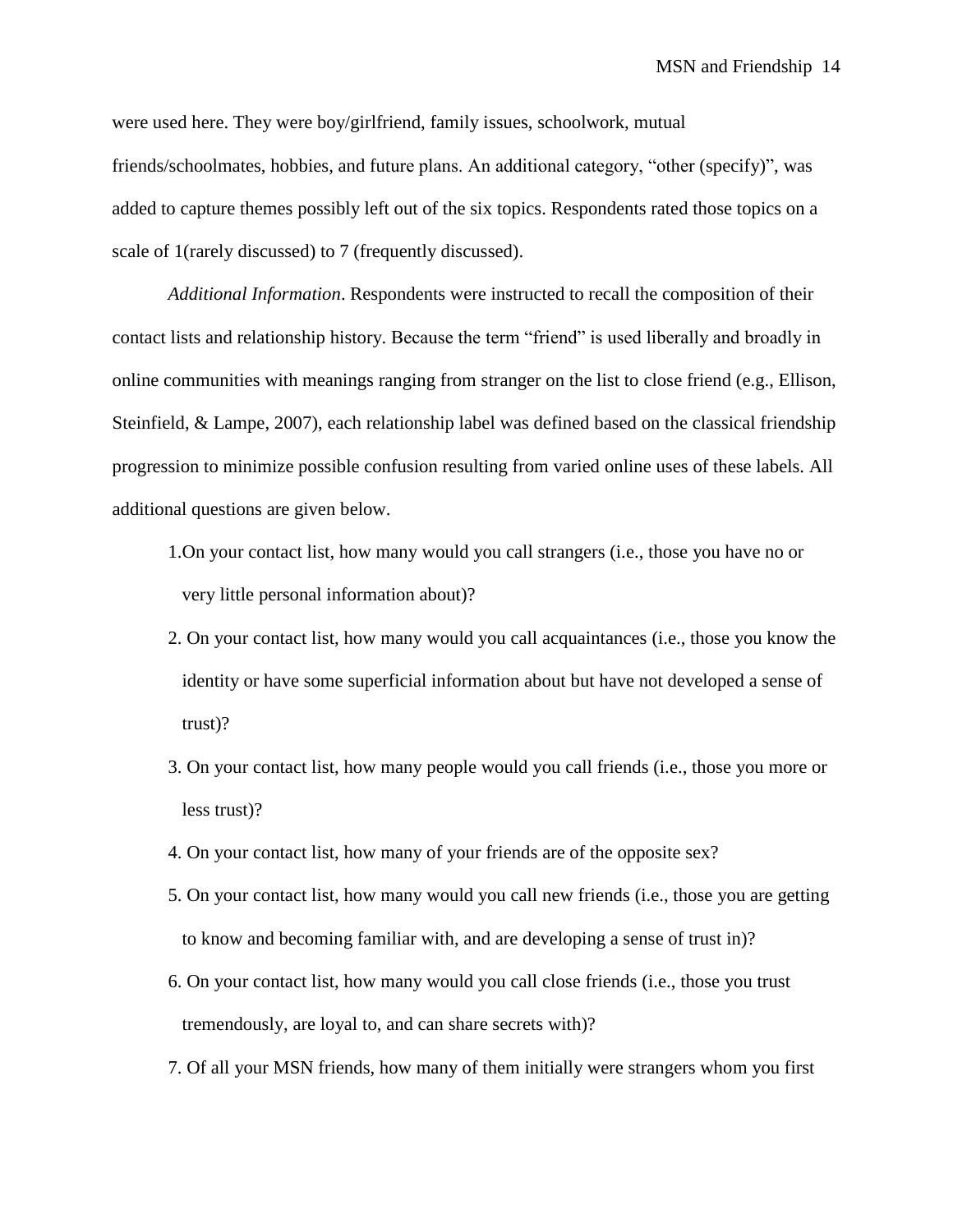met on MSN?

- 8. On average, how long would it take you to develop a friendship with someone you first met through MSN?
- 9. How many of your friends on MSN initially were people you already knew in school or elsewhere before interactions on MSN?

#### *Post Hoc Focus Group*

The relationship labels defined in the questionnaire were prescriptive, which may or may not have reflected the way teenagers actually used them. To gain a better understanding, a post hoc focus group of 10 high school MSN users who did not participate in the survey was recruited for discussions regarding the meanings of these relationship labels: stranger, acquaintance, friend, new friend and close friend. Then they were also asked to evaluate the definitions for these labels in the questionnaire.

#### RESULTS

#### *Descriptive Findings: Teenagers' MSN Use Patterns and Contact Lists*

Teenagers' MSN use patterns were examined to provide insights into how they interacted with others online. On average, respondents had used MSN for 24.35 months. A typical high school student user reportedly spent an average of 3.10 hours per day on MSN. The most frequently used feature was messaging ( $M = 4.35$ ,  $SD = .90$ ), followed by the accompanying secondary features of file exchange ( $M = 4.35$ ,  $SD = .90$ ), animation ( $M = 3.99$ ,  $SD = .88$ ), and icon insertion ( $M = 3.65$ ,  $SD = 1.20$ ). The least frequently used features were people search  $(M=1.62, SD=1.03)$ , MSN Space  $(M=1.90, SD=1.86)$ , webcam  $(M=2.12, SD=1.15)$ , avatar  $(M=1.90, SD=1.86)$  $= 2.55$ , SD = 1.15), and background color change (M = 2.70, SD = 1.13). In addition, moderate to low positive correlations surfaced among most of the feature use frequencies. See Table 2.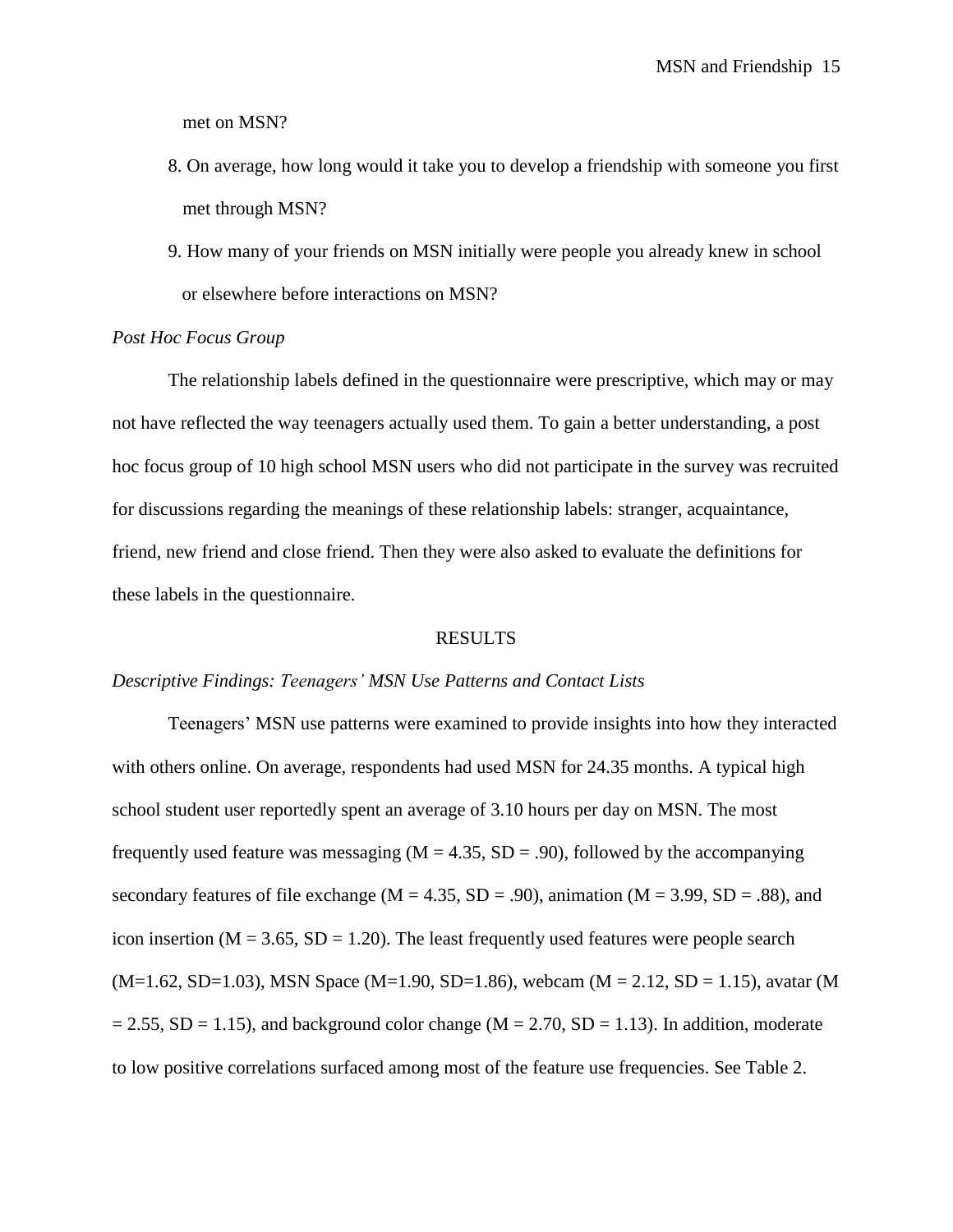A typical teen user maintained a contact list averaging 90.75 unique individuals. On the contact list, 17.13% (15.55) were strangers, 32% (29) acquaintances, 43.66% (39.62) friends, and 7.25% (6.58) constituted the "other" category. Of the 68.62 acquaintances/friends, 29.69% (20.37) were of the opposite-sex. Of the 39.62 friends, 45.66% (18.09) were close friends, and 33.31% (13.2) new friends. Of the 68.62 acquaintances and friends, 21.07% (14.46) initially were strangers met online, and 51.1% (35.00) were ones users already knew prior to communication on MSN (some could have been people introduced by friends online and were not total strangers). A typical teen spent 1.37 weeks in converting a stranger to friend if a relationship developed.

### *Richness, Control, Self-Presentation, and Friendship Development (H1 & H2)*

With two-tailed significance set at .05, Pearson's correlational analysis was conducted to test H1 and H2. As predicted, both media richness and communication control, correlated at .64, had respective Pearson's r's of .62 and .63 with MSN's overall functionality. These data supported H1. Overall functionality displayed a correlation of .60 with self-presentation, which, in turn, positively correlated with friendship development  $(r = .64)$ ; which supported H2.

With the media characteristics of richness and control as exogenous variables, selfpresentation as a mediating endogenous variable, and friendship as the endogenous variable, an exploratory path analysis was conducted via SPSS'AMOS. The concern was whether richness and control had both indirect influence (via self-presentation) and direct influence on friendship development. As a result, the path analysis tested a reduced model (i.e., no direct link between richness/control and friendship development) against a fully saturated model that included both direct and indirect links from richness and control. A significant, maximum-likelihood (ML) Chi-square result  $(\chi^2$  [248, 2] = 70.76,  $p < .0001$ ) indicated that the fit between the reduced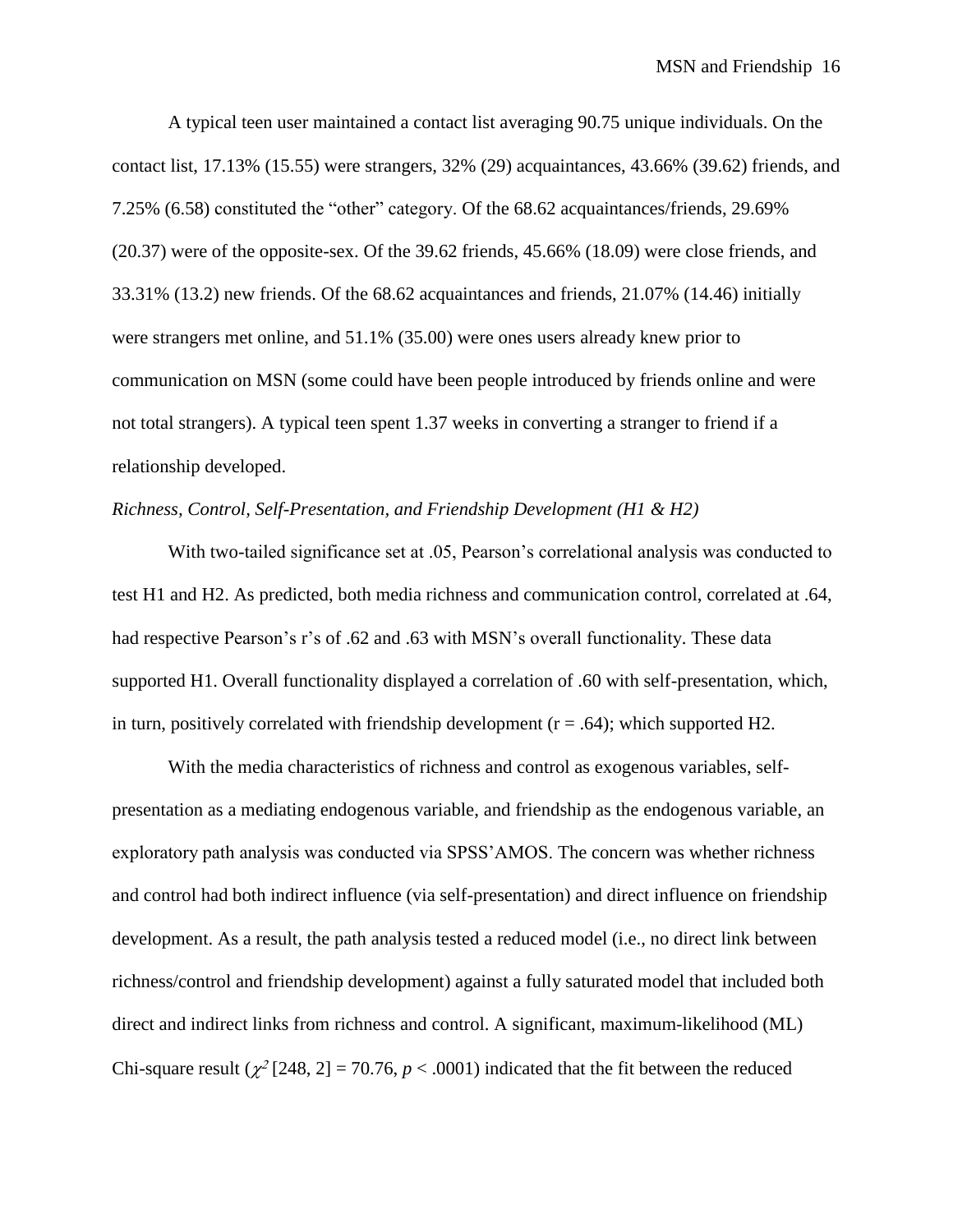model and the data was significantly worse than the fit between the full model and the data. Thus the full model held (see Figure 1), all path coefficients being statistically significant.

To further test the mediation effect of self-presentation, a bias-corrected and accelerated bootstrap method using 5,000 re-samples was performed, as such was recommended by Preacher and Hayes (2008, 2004). Their SPSS macro for mediation (2008) was used to generate statistical outputs. With richness set as the independent variable (IV), communication control the covariate, self-presentation the mediator, and friendship development the dependent variable (DV), the bootstrap procedure yielded a point coefficient estimate of .40 ( $t = 6.39$ ,  $p < .0001$ ) for the total effect of IV on DV; .22  $(t = 3.27, p < .0001)$  for the direct effect of IV on DV; and .37 for the partial effect of communication control on DV ( $t = 5.79$ ,  $p < .0001$ ). Further, a 95% bootstrap confidence interval (.0938, .2906) indicated that the difference between the total and the direct effect of richness on friendship development (i.e., the indirect effect via presentation) was clearly greater than 0; which points to a significant mediation effect of self-presentation.

Then, communication control set as the independent variable and media richness the covariate, the same bootstrap procedure generated a point coefficient estimate of .45 ( $t = 6.81$ ,  $p$ )  $\leq$ .0001) for the total effect of IV on DV; .37 ( $t = 5.79$ ,  $p \leq$ .0001) for the direct effect of IV on DV; and .22 for the partial effect of media richness on DV ( $t = 3.26$ ,  $p < .001$ ). A 95% bootstrap confidence interval (.0258, .1733) indicates that the difference between the total and the direct effect of communication control on friendship development (i.e., the indirect effect via presentation) is greater than 0; thus, the mediation effect of self-presentation was significant. *Richness, Control, Overall Functionality, and MSN Feature Use (H3)*

Except for people search and contact list, which did not entail communication exchanges, all other MSN features were relevant to media richness and communication control. Frequencies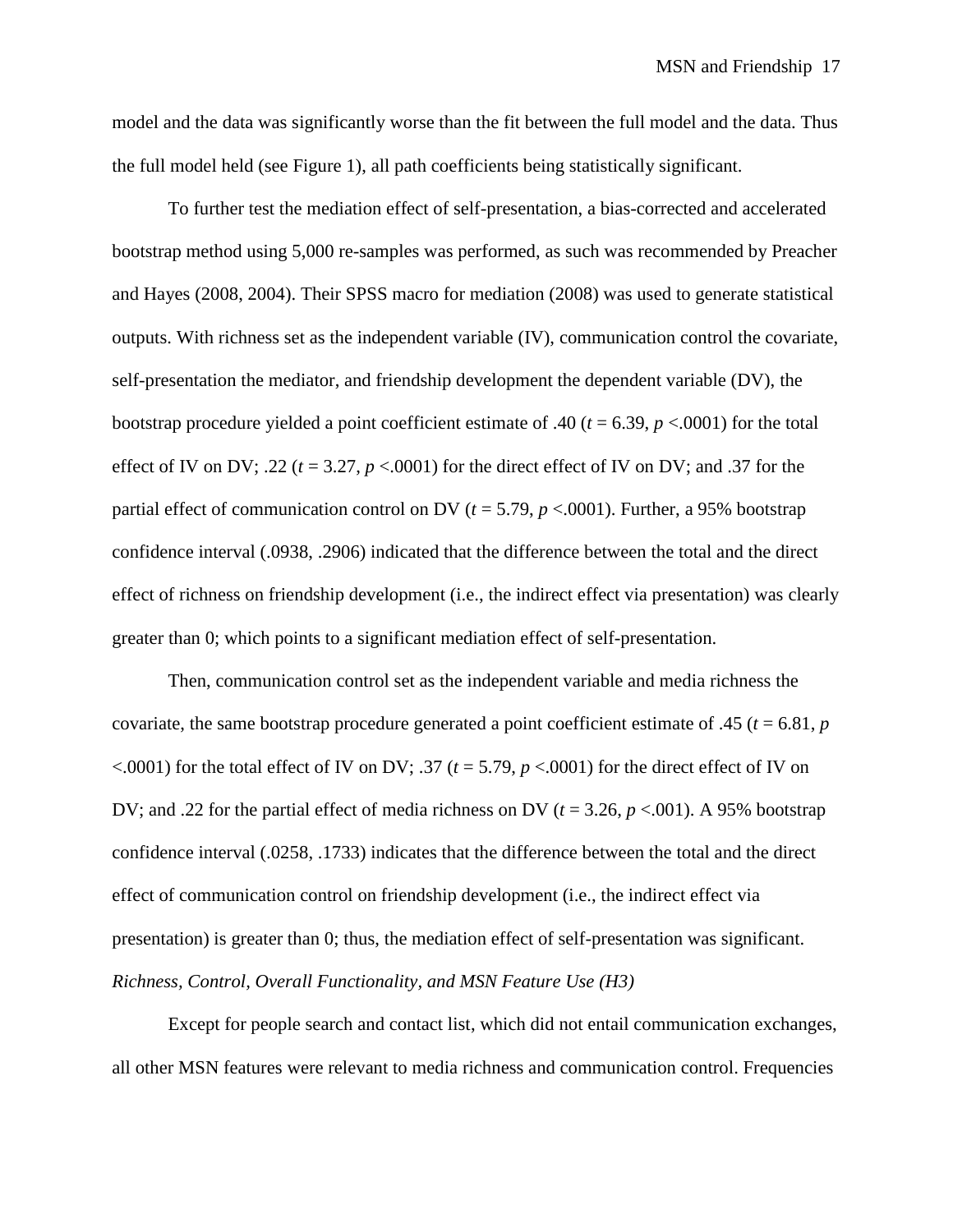of using all these relevant features, except webcam, had moderately low positive correlations (i.e., from .14 to .42) with richness, control, and overall functionality. Webcam use frequency was found to positively correlate to richness (.28) and overall functionality (.19) but not control. Thus, H3 was largely supported. Table 3 shows all relevant correlations.

Additionally, the time involved in turning a nonfriend to friend positively correlated with richness (.19) (but not with control), overall functionality (.17), use of messaging (.17), and use of webcam (.15).

#### *Feature Use, Self-Presentation, and Friendship Development (H4)*

H4 predicted positive relationships among feature use, self-presentation, and friendship development. Eight of the ten feature use frequencies exhibited positive correlations with selfpresentation and friendship development. The correlations ranged from .17 to .34. Two secondary feature use frequencies, file exchange and animation, also positively related to friendship development, but had no significant correlations with self-presentation. Thus, H4 received substantial but nonetheless partial support. See Table 3 for details.

Additional correlational analysis showed that 1) the total number of friends positively related to use frequencies of people search (Pearson's  $r = .19$ ), messaging (.18) and its secondary feature of file exchange (.17), and webcam (.16). The total number of close friends correlated with use frequencies of messaging (.15) and its accompanying features of file exchange (.13) and animation (.15). The numbers of acquaintances and opposite-sex friends positively correlated with the use frequencies of people search (.15), webcam (.13), and MSN Space (.13). The number of new friends correlated only with use of webcam (.13) and MSN Space(.15). The number opposite-sex friends positively correlated with the use frequencies of people search (.21), webcam (.13), and MSN Space (.20). The number of new friends correlated only with the use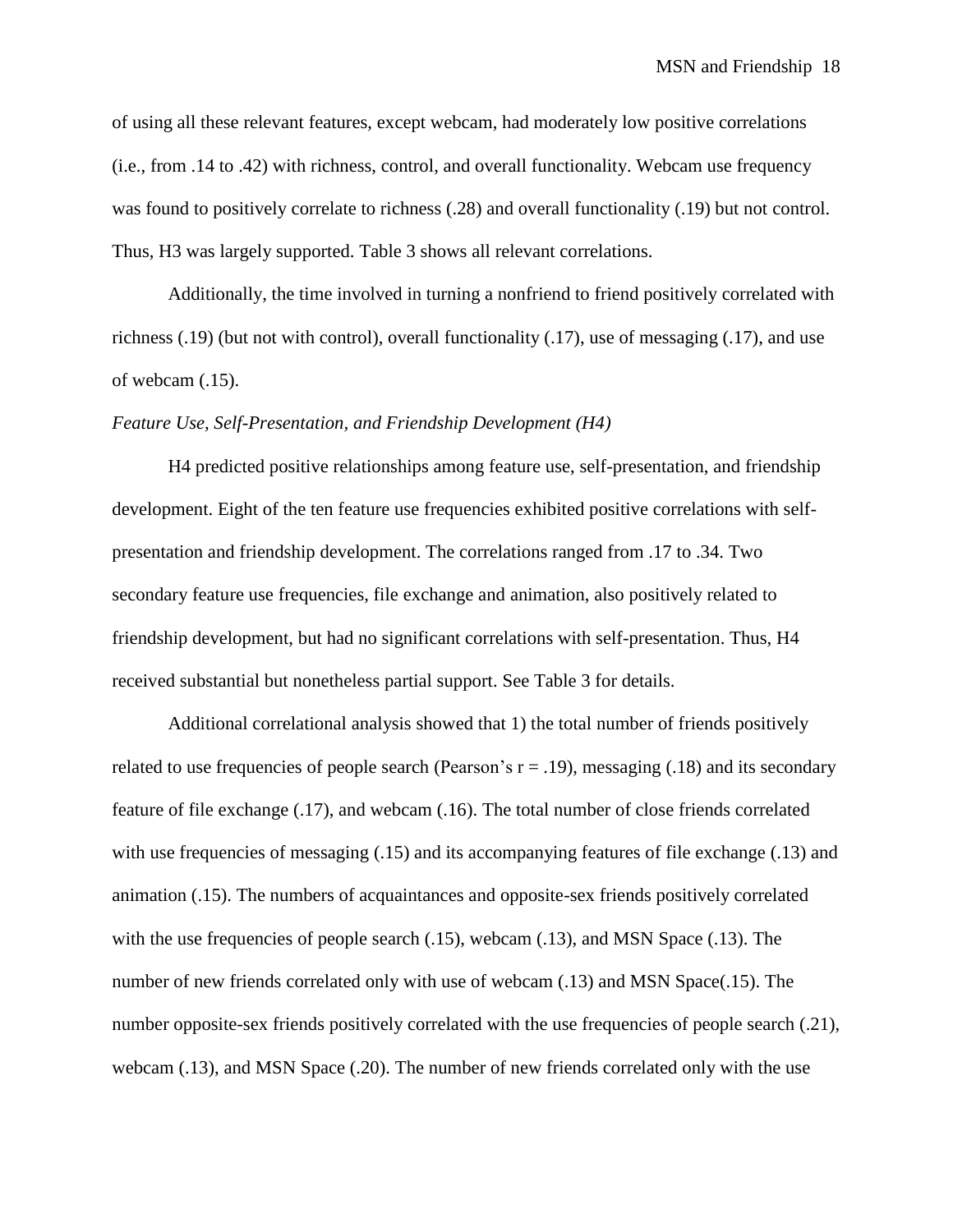frequencies of webcam (.13) and MSN Space (.15). All reported correlations exceeded the twotailed significance of .05.

#### *Topics, Richness, Control, Presentation, Feature Use, and Friendship (RQ1)*

Among the six discussion topics examined (boy/girlfriend, family issues, schoolwork, mutual friends, future aspiration, and hobbies), the discussion frequencies of all six topics but schoolwork positively correlated with media richness, control, overall functionality, selfpresentation, and friendship development. The correlations ranged from .16 to .38. Schoolwork discussions correlated only with richness and overall functionality and showed no relationship with communication control, self-presentation or friendship development. Most of the topics, too, appeared related to MSN feature use. Schoolwork, however, correlated only with use of messaging and the accompanying features of file exchange and avatar. Discussions of family problems did not relate to messaging or most of its secondary feature use. See Table 4 for details.

Finally, topic discussion frequencies showed significant positive inter-correlations that ranged from .14 to .51 (*p* < .05), except in the case of the correlation between the discussions of boy/girlfriend and schoolwork.

#### *Meanings of Relationship Labels*

Post hoc focus group discussions yielded interesting findings regarding how teenagers used the relationship labels. Participants had no trouble defining "stranger" or "close friend." A "stranger" on the contact list simply was someone whom a user did not know except for being aware of the existence of the screen name. A stranger would send "impersonal" mass mailings a teen user did not care to respond to. A "close friend" was someone a teen user trusted, shared secrets with, had deep feelings for, met frequently, communicated with via multiple channels (e.g., MSN, phone, SMS, and face to face), and/or had known for some time. However, the label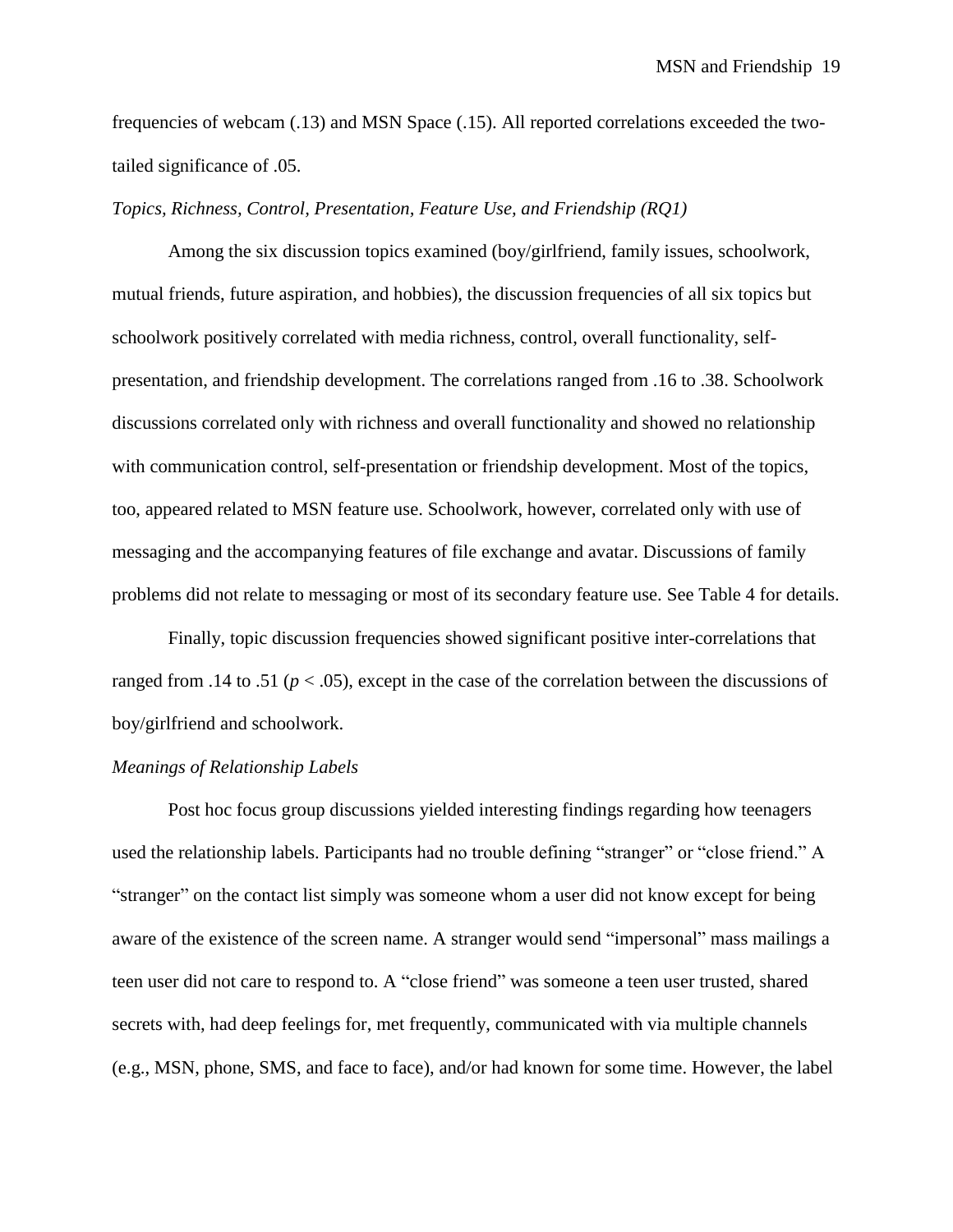of "friend" evoked different interpretations. Two participants regarded anyone on the list as a "friend." Another mentioned that a friend was someone "I exchange messages with." Others expressed that some degree of trust, knowledge, caring and/or liking would have to exist in a friendship. Regarding "new friend," the two students, who considered friends as all people on the contact list, predictably said that newly added people were new friends. Others indicated that a new friend was someone they did not, but wanted to know well, or someone they were ready to get to know and could trust to disclose some personal information to. Focus group members reportedly agreed in general that they did not have to meet an individual in person or see his/her photo to consider him/her a friend. For an "acquaintance," participants usually would have "a little bit" personal information about him/her, were able to recognize the online identity, would engage in brief communication with him/her once in a while (e.g., acknowledging the recipient of group mailings), but did not have much interest in knowing him/her more. Two participants thought that new friends were like acquaintances.

When later asked to assess the relationship definitions used in the questionnaire, all participants said that labels (i.e., stranger, acquaintance, friend, new friend, and close friend) were clear-cut and they would not mistaken one for another in answering the related questions. This indicates that the questionnaire design using defined relationship labels was valid.

#### DISCUSSION

This study focused on the concepts of media richness and communication control to account for how presentation-motivated teenagers might use MSN features to build online friendships. Results indicate that both richness and control indeed left impact on teenagers' use of MSN features, discussion topics, self-presentation, and the of efficiency of friendship development.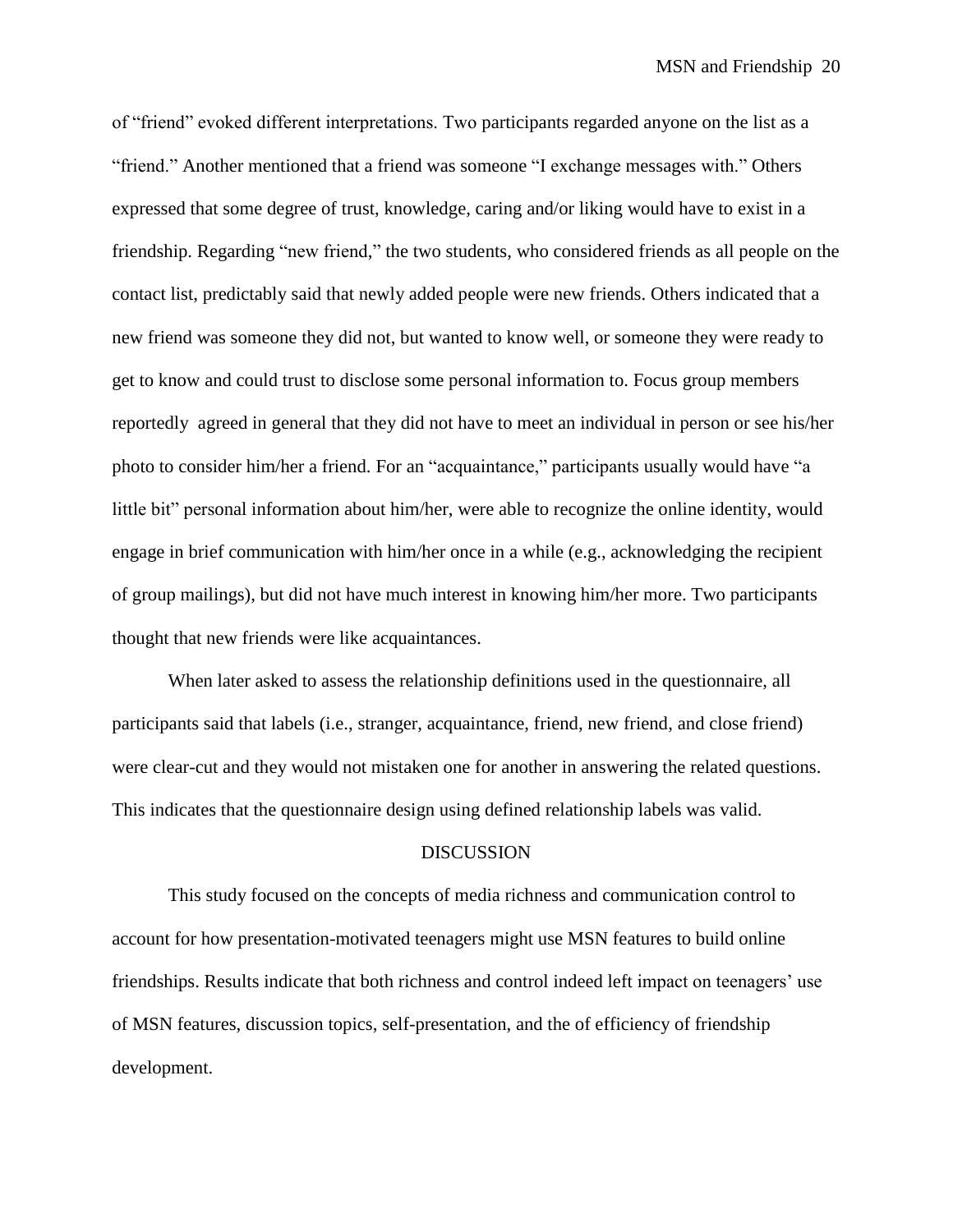#### *General Role of Media Richness and Communication Control*

Richness concerns a medium's capacity to convey various types information cues (e.g., visual and audio) in a manner that approximates face-to-face communication. A rich medium is still less than optimum in terms of spontaneity and co-locational presence inherent in natural, face-to-face interactions, which, however, could produce anxiety and ineffective selfpresentation. Communication control, on the other hand, provides one the ability to "edit" or "filter" communication so that he/she can selectively disclose self and maximize presentational effectiveness during an interaction. Both richness and control are important aspects of an IM's overall functionality. The path-analysis in Figure 1 shows that richness and communication control exert direct impact on self-presentation and friendship development. Likely, a high degree of media richness and communication control gives incentive to teen users to engage in communication for presentation and convey other information that leads to a friendship. For example, straightforward information exchange can reduce uncertainty and enhance friendship development. Of course, the direct link between self-presentation and friendship development clearly shows that the former likely is a basic precursor to the latter.

#### *Richness, Control, and Use of MSN Features*

The frequencies of using webcam and MSN Space both positively related to media richness; however, MSN Space had a low correlation with control whereas use of webcam showed no relationship to control. These results were not surprising as teenagers' use of rich features was more likely driven by these features' defining property of richness (i.e., information-carrying capacity) than by control. Messaging, on the other hand, allows users to go "lean" by exchanging text messages only or go "rich" by using secondary features such as animation, icon, and color change. As a result, use of messaging correlated almost equally with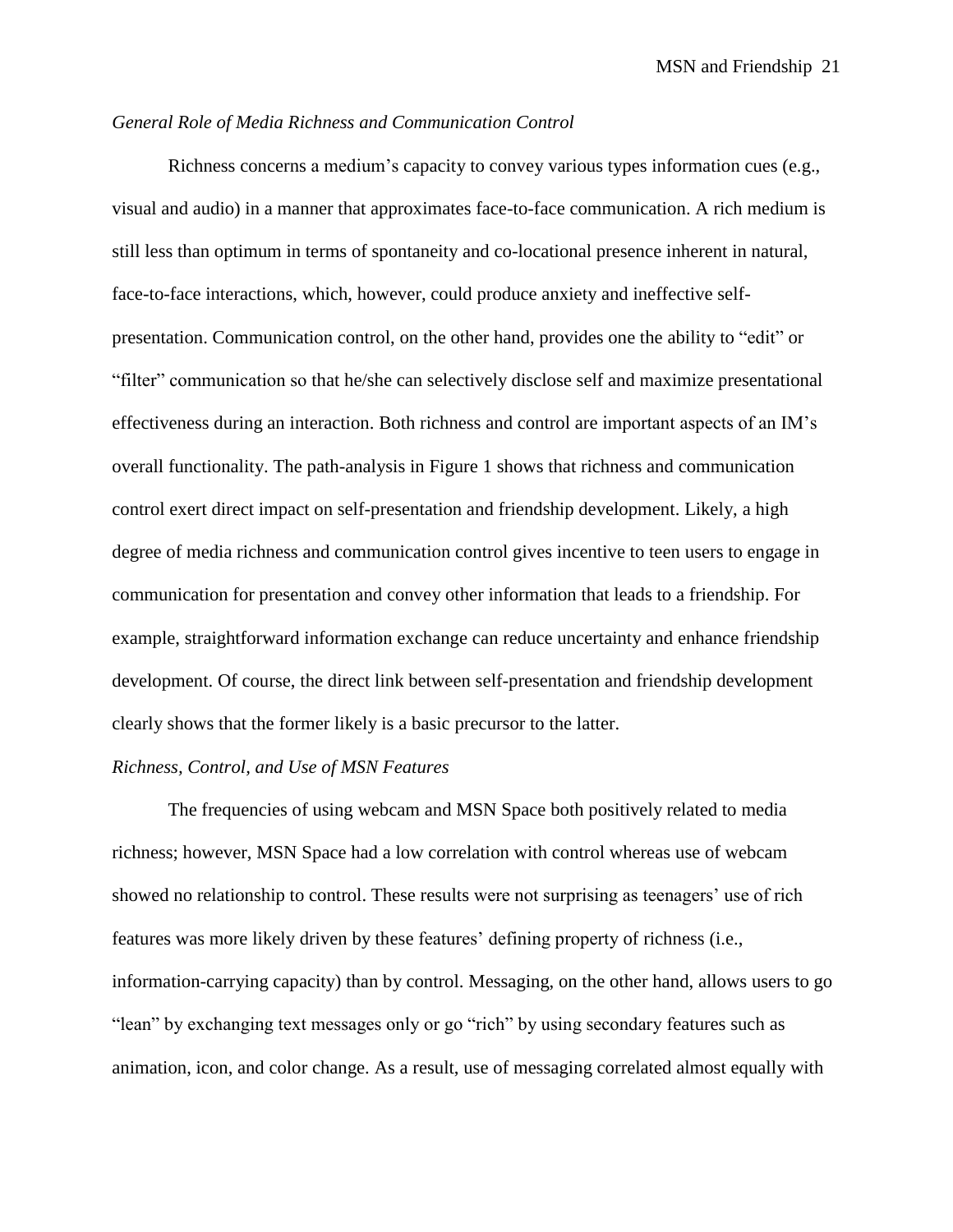richness and control. The positive inter-correlations among feature use frequencies could indicate that the greater the perceptions of overall media richness and communication functions, the more often they used MSN's individual features; or, a teen user's technical competence enabled him/her to use these features freely from one to another. Positive correlations between various use frequencies and self-presentation and friendship development provide empirical evidence for the view that the more one used MSN's features, the more effective selfpresentation he/she had exerted, and, thus the more successful friendship development. Perhaps more frequent use of MSN features translated into more opportunities for self-presentation, and, thus, greater effectiveness in building friendships.

#### *Richness, Control, and Communication Content*

The content of communication may reveal further as to how friendships develop online. Unlike other social topics, the task-driven topic of schoolwork positively correlated with media richness and overall functionality, but had little to do with communication control, selfpresentation, or friendship development. These findings are consistent with the original media richness theory (Daft & Lengel, 1984; 1986), which rested on the premise of efficiency-driven task communication. High information-carrying capacity (i.e., richness) and great overall functionality helped task communication such as schoolwork. On the other hand, communication control, highly relevant to strategic self-presentation, appeared to facilitate the conveyance of social and self-disclosure topics, such as boy/girlfriend, family affairs, mutual friends, future aspirations, and hobbies.

Further, use of rich features (e.g., webcam and MSN Space), facilitated the discussions of personal topics of boy/girlfriend, family problems, future aspirations and hobbies (but not schoolwork). Rich features, then, seemed to have served social purposes quite well.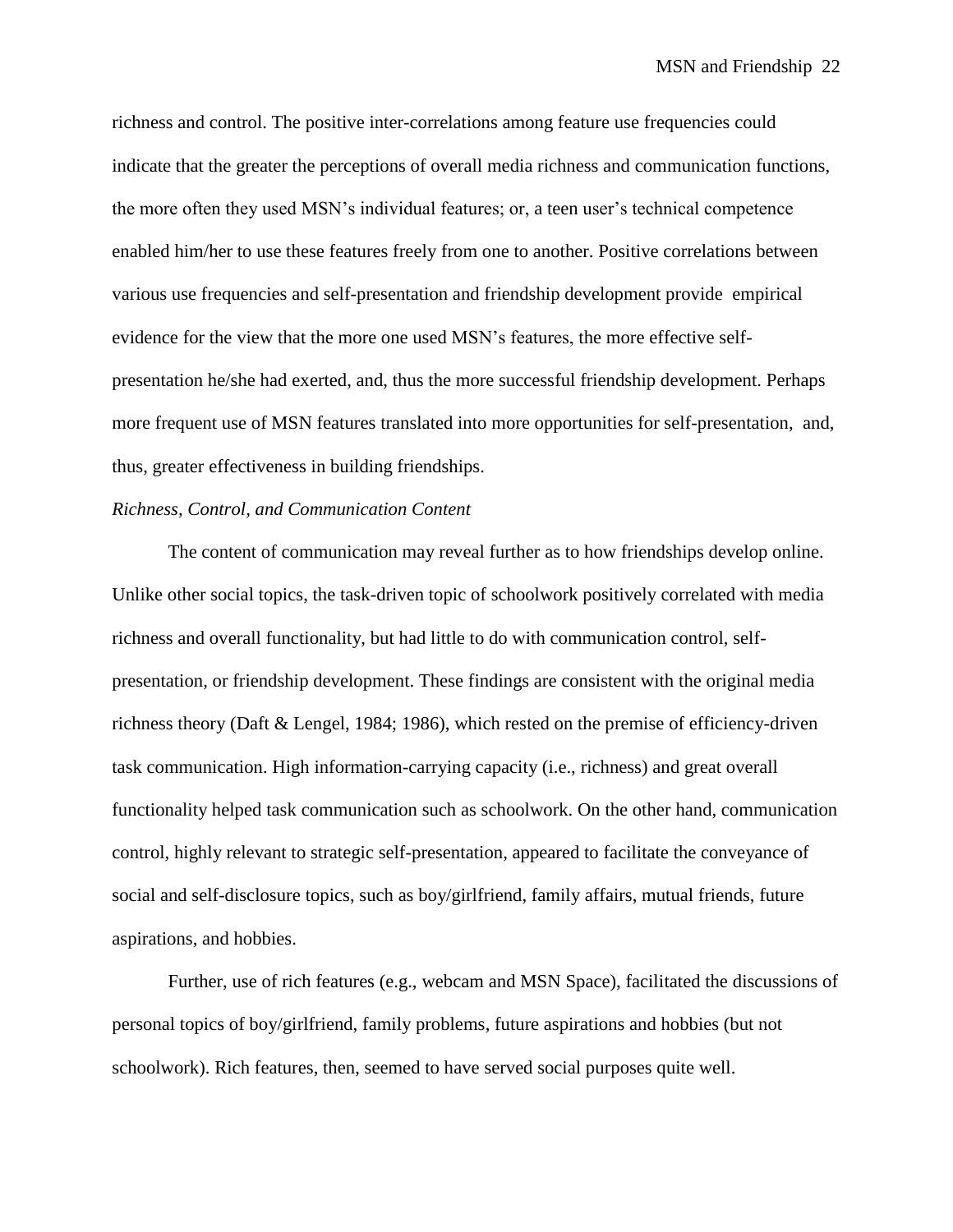#### *Richness, Control, and Efficiency of Friendship Development*

The descriptive findings regarding contact list composition and friendship history reveal that media richness contributed to the efficiency of teenagers' online friendship development. Teen users' time needed to turn a nonfriend to friend positively correlated with (1) richness but not with control and (2) use of messaging and webcam (see the additional findings following the testing of H3). Plausibly, the richer the feature, the greater the information-carrying capacity, the less time needed for self-disclosure and friendship development, particularly in the initial stages. Messaging, as the defining feature of any IM, must be used to communicate with online interacting parties. Understandably, messaging positively correlated with the time needed for developing friendships.

Rich features (e.g., webcam and MSN Space) did quite well in helping build first impressions and attracting acquaintances, new friends, and opposite-sex friends, but did not do much to foster close-friendship development (see additional correlations following H4 testing). Plausibly, rich features allowing large information flows of various cues (e.g., audio and visual) might have been conducive to quick superficial self-disclosure of physical appearances, yet insufficient for in-depth self-disclosure of the innermost thoughts and values for friendship upgrading. As a matter of fact, the total number of close friends related only to messaging, that showed a greater correlation with communication control than did rich features. Messaging, primarily text-based, on the other hand, reportedly provided MSN-using teenagers opportunities to exchange deep thoughts and thus contributed to the growth of close friendships.

### *Theoretical and Practical Implications*

Theoretically, this study extends the applicability of media richness, a concept previously restricted in organizational task situations in which managers choose media for maximum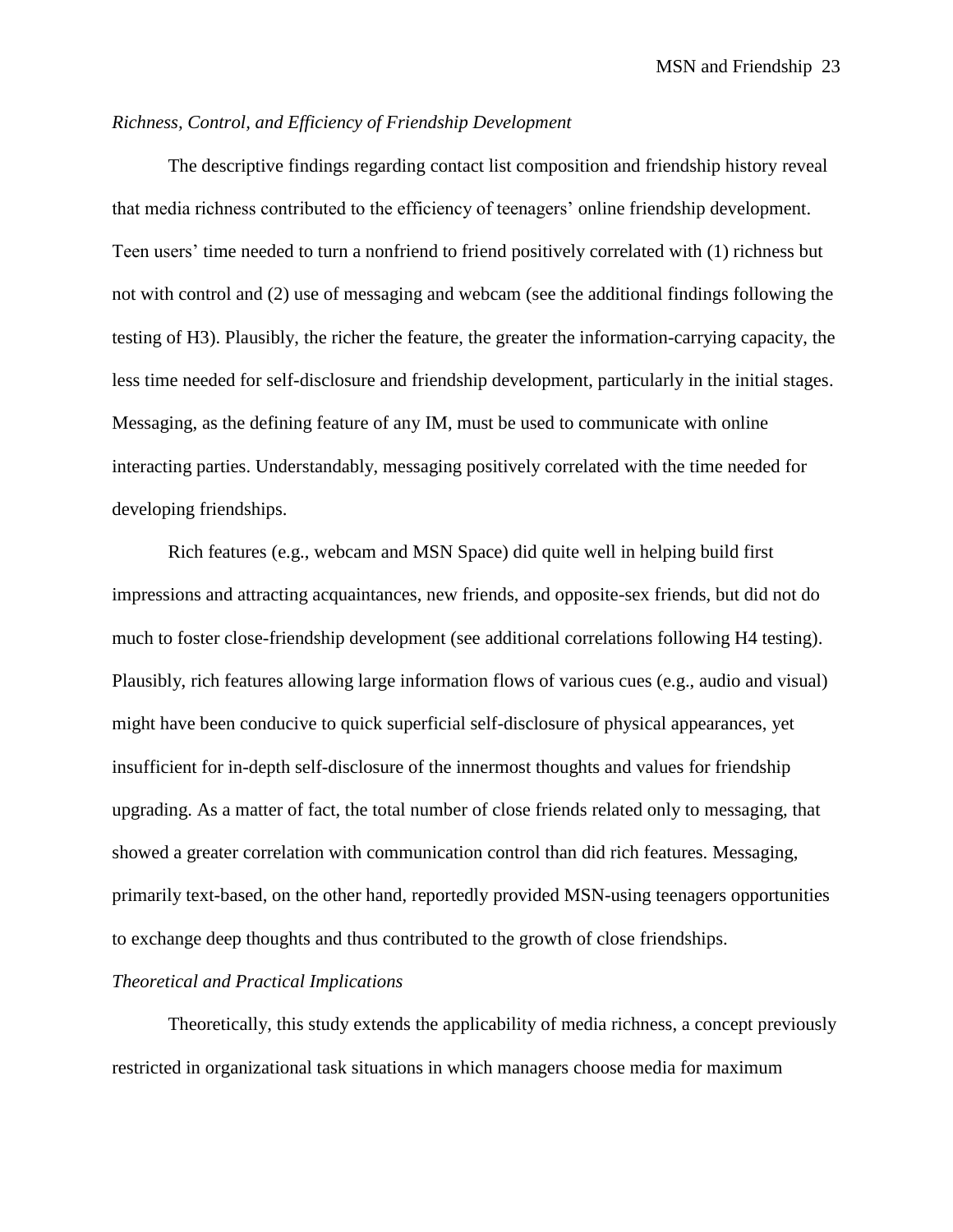delivery efficiency, to media use in online social interactions. Communication control, which was mostly assumed but seldom tested in the computer-mediated-communication literature as a concept important to lean, asynchronic, and mediated exchanges, proves to be vital in rich, synchronic, simultaneous, and multi-mediated communication as well. The study finds that both richness and control, not each alone, contribute to presentation-driven online communication that leads to friendship development.

Practically, the current findings can shed light on how a teenager can choose and use an IM's various multi-media features to build relationships. For example, rich features can help teenagers to get to know each other quickly but only superficially; in-depth communication via messaging is likely needed if a teenager intends to develop a close friendship. Technologically, any sustainable upgrade for online social networking sites (e.g., messengers) must endeavor to enhance *both* richness and control capabilities.

#### *Limitations and Future Research*

The current study manifest several limitations. First, given the nature of a convenience sample, the present findings can be generalized only with caution, particularly to settings and populations dissimilar to the current context. Second, the one-shot survey design does not provide contextual information regarding how a relationship evolves. Future research can examine the processes of online friendship development via a longitudinal design. Third, respondents' recalls of numbers of strangers, acquaintances, friends, and close friends may not be accurate. Measures such as cross-referencing with those on the contact list can increase recall accuracy. Fourth, future research can also follow up on the current study by examining sequential use of media such as how a teenager may change mode of communication as a friendship develops, evolves, or disintegrates. Fifth, cultural impact on the link between IM use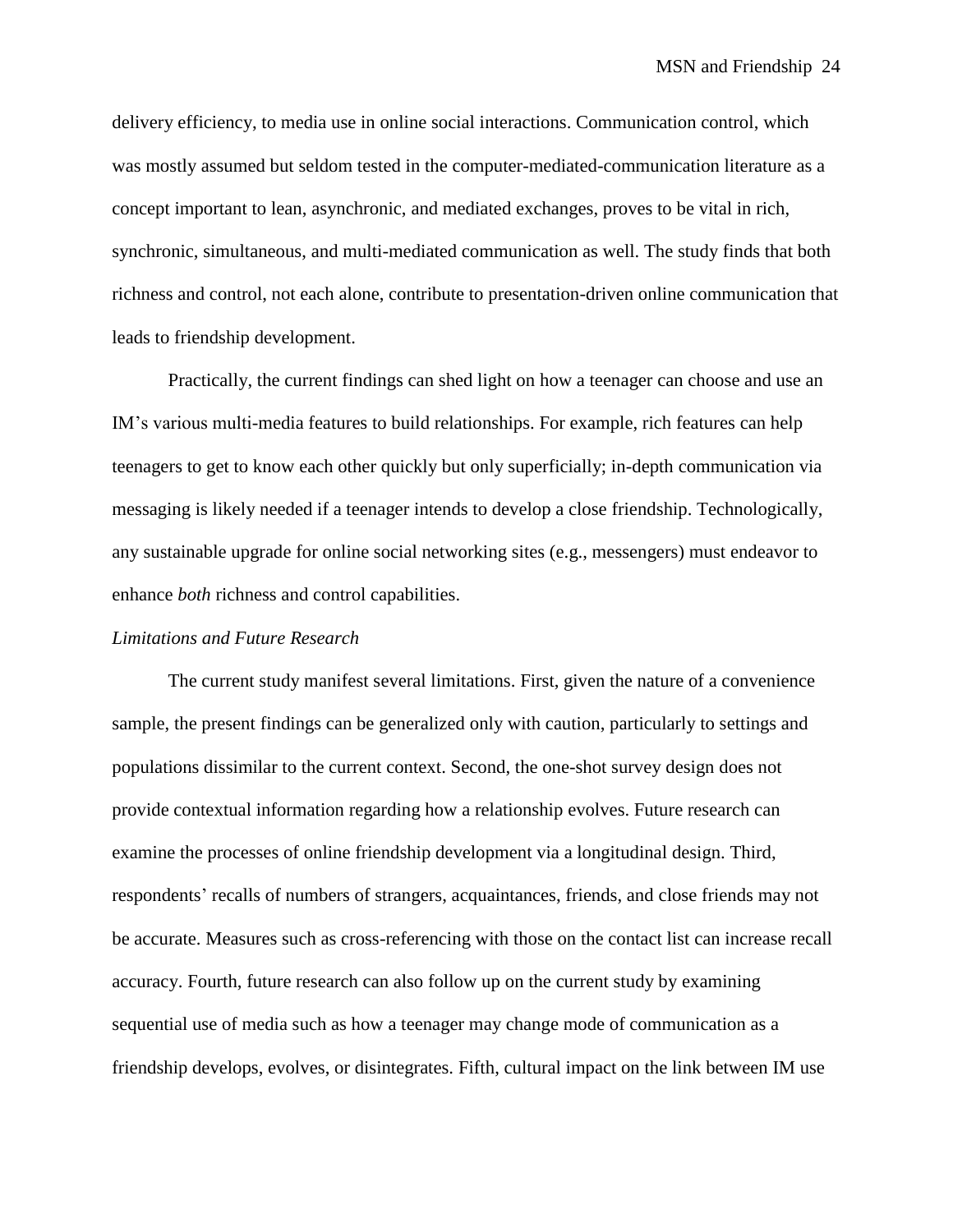and friendship development may also be a promising area for future investigation.

Finally, the relationship definitions helped respondents categorize their online contacts along the classical relationship progression of stranger, acquaintance, new friend, and close friend; which provided a generally accurate basis for analyzing online friendship development. However, such labels without clear-cut definitions could result in ambiguity as teenagers use these relationship labels in varied ways. The post hoc group discussions showed that some teen users liberally regarded everyone on the contact list as a friend. A few teens perceived "acquaintance" and "friend" in a similar manner. Thus, studies on online friendship will need to examine the actual meanings of each label and avoid taking for granted that the same label used by different individuals means the same thing.

#### *Conclusion*

Media richness and communication control are concepts that help explain teenagers' use of MSN features. The current findings lend support to the impact of media richness and communication control on IM use and online friendship development. It appears that both, but not one alone, contributed to MSN's overall functionality and assisted in self-presentation and friendship development in the current study. Media richness aided in both social and task communication, whereas communication control seemed to have contributed primarily to social, friendship-conducive communication. Use of rich features, such as webcam and MSN Space, seemingly facilitated the increase of acquaintances, new friends, opposite-sex friends, and, thus, the total number of friends. Primarily text-based messaging, however, helped with the progression toward close-friendship more than did rich features.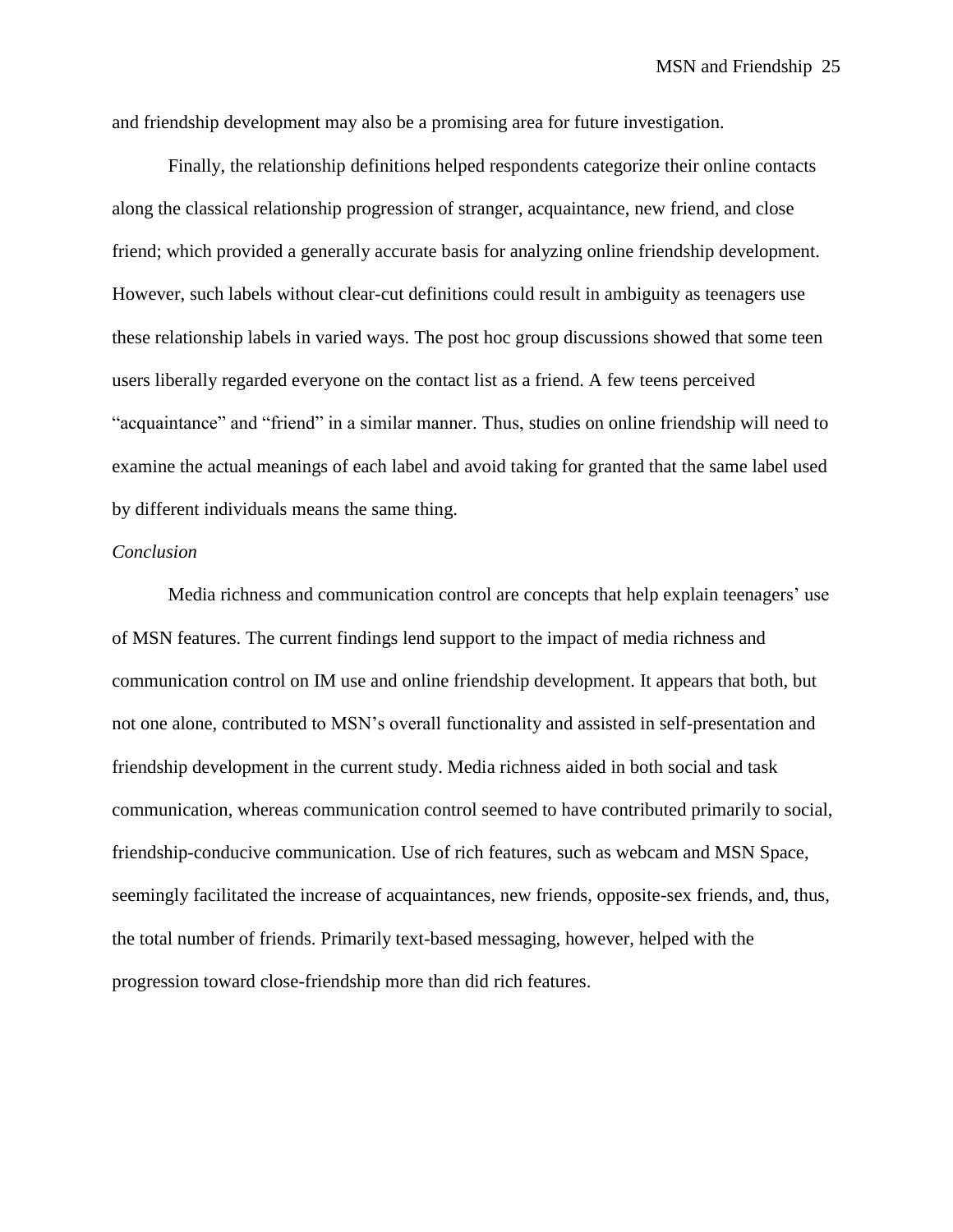#### References

- Allen, D. G., & Griffeth, R. W. (1997). Vertical and lateral information processing: The effects of gender, employee classification level, and media richness on communication and work outcomes. *Human Relations, 50,* 1239-1260.
- Allison, B. & Schultz, J. B. (2001). Interpersonal identity formation during adolescence. *Adolescence*, 36, 509-523.
- Bertolucci, J (2005). MSN Messenger 7.0. Retrieved from http://www.cnet.com.au/msnmessenger-7-0-240054581.htm.
- Boyce, J. (2008). *IM offers robust functionality beyond text messaging*. Retrieved from http://www.cnet.com.au/msn-messenger-7-0-240054581.htm.
- Boyd, D. (2008). None of this is real: Identity and participation in Friendster. In J. Karaganis (Ed.), *Structures of participation in digital culture* (pp. 88−110). New York: Social Science.
- Boswell, W. (2008). *Find a good and free instant messenger program*. Retrieved from http://websearch.about.com/od/dailywebsearchtips/qt/dnt0701.htm.
- Canary, D. J., Cody., M. J., & Manusoy, V. L. (2008*). Interpersonal communication: A goals based approach* (4th ed.). Boston: Bedford/Martin.
- Carlson, J. R., & Zmud, R. W. (1999). Channel expansion theory and the experiential nature of media richness perceptions. *Academy of Management Journal, 42(2).* 153-170.
- Chung, D., & Nam, C. S. (2007). An analysis of the variables predicting *instant messenger* use. *New Media & Society*, *9(2*), 212-234.
- Daft, R. L., & Lengel, R. H. (1984). Information richness: a new approach to managerial behavior and organizational design. In B. Staw & L. L. Cummings (Eds.), *Research in organizational behavior* (*V. 6*, pp.191-233). Greenwich, CT: JAI.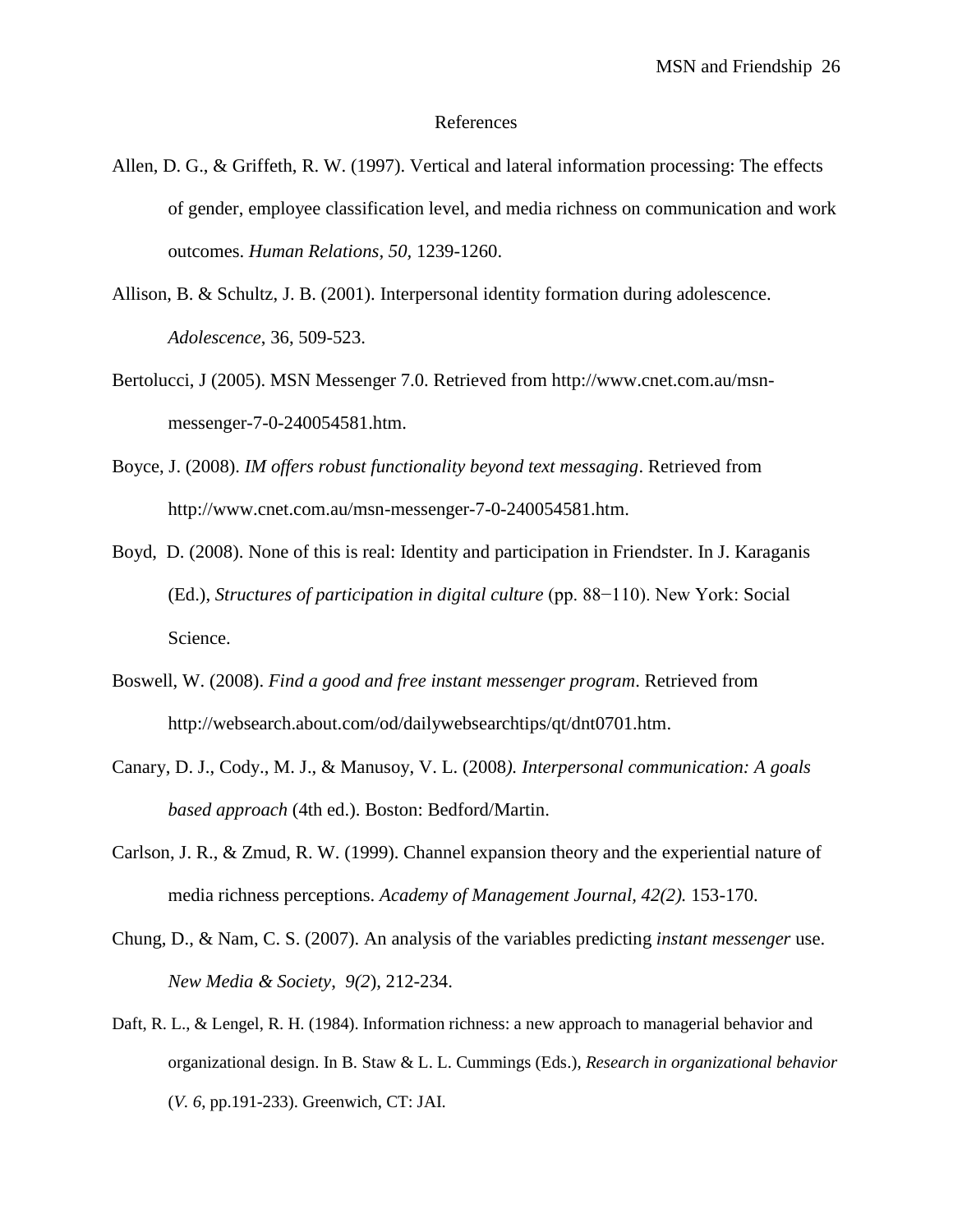- Daft, R. L., & Lengel, R. H. (1986). Organizational information requirements: Media richness and structural design. *Management Science*, *32*, 554-571.
- Ellison, N. B., Steinfield, C., & Lampe., C (2007) The benefits of Facebook "friends:" Social capital and college students' use of online social network sites *Journal of Computer-Mediated Communication, 12,* Article 4.
- Ellison, N., Heino, R., & Gibbs, J. (2006). Managing impressions online: Self-presentation processes in the online dating environment*. Journal of Computer-Mediated Communication,11*, Article 2.
- Gibbs, J. L., Ellison, N. B., & Heino, R. D. (2006). Self-presentation in online personals: The role of anticipated future interaction, self-disclosure, and perceived success in Internet dating. *Communication Research, 33*, 152-177.
- Green, M. C., Hilken, J., Friedman, H., Grossman, K., Gasiewski, J., Adler, R., & Sabini, J. (2005). Communication via Instant Messenger: Short- and long-term rffects. *Journal of Applied Social Psychology, 35,* 445-462.
- Greenfield, P. M., Gross, E. F., Subrahmanyam, K., Suzuki, L. K., & Tynes, B. (2006). Teens on the Internet: Interpersonal connection, identity, and information. In R. Kraut, M. Brynin & S. Kiesler (Eds.), *Information technology at home* (pp. 185−200). Oxford: Oxford University Press.
- Henderson, S., & Gilding, M. (2004). "I've never clicked this much with anyone in my life": Trust and hyper-personal communication in online friendships. *New Media & Society, 6,*  487-506.
- Hiltz, S. R., & Turoff, M. (1993). *The network nation: Human communication via computer*. Cambridge, Mass. : MIT Press.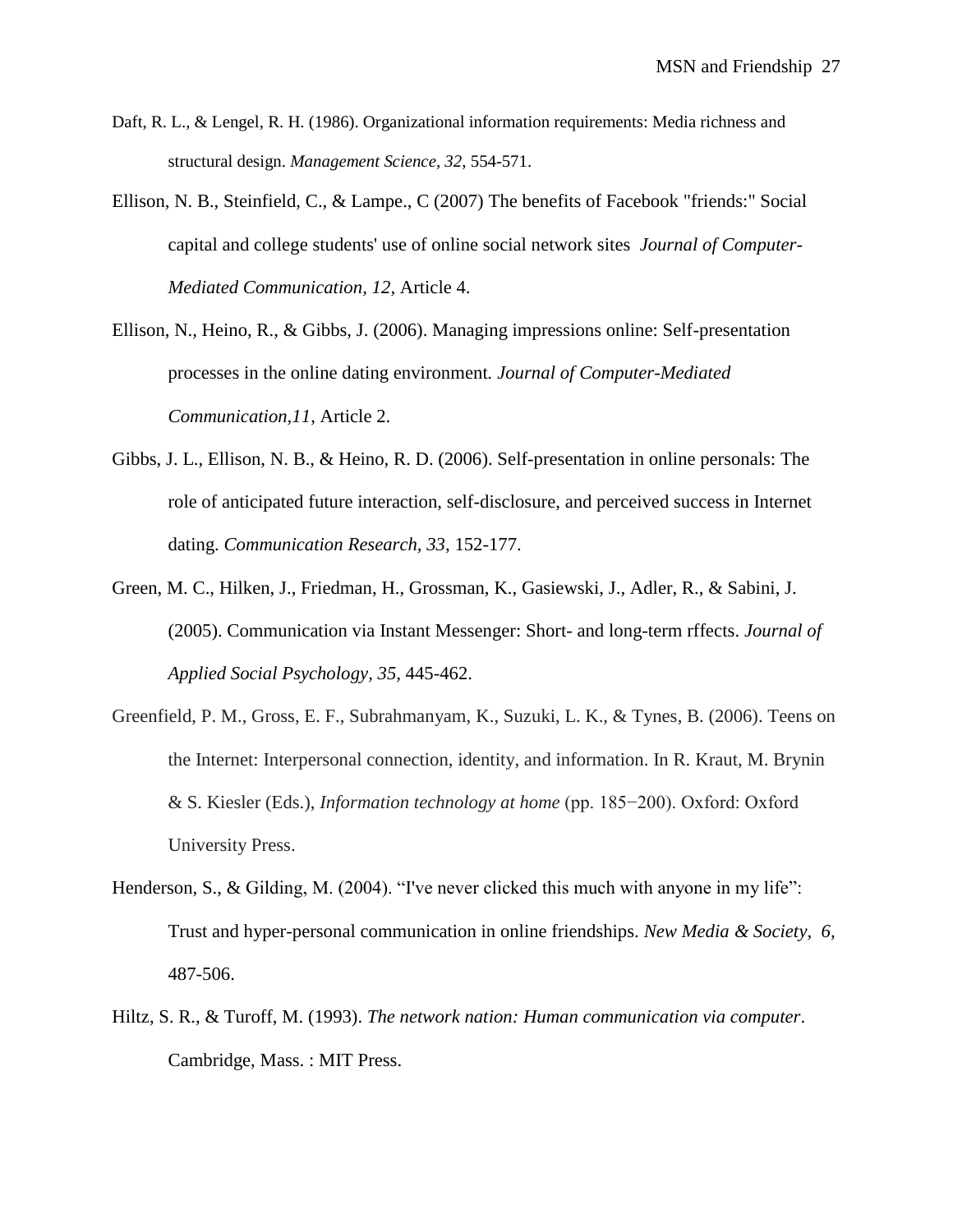- Hu, Y. (2004). Interpersonal communication in virtual reality: Romantic ICQ. *Communication & Management Research, 3(2),* 31-66.
- Hu, Y., Wood, J., Smith, V., & Westbrook, N. (2004). Friendship through IM: Examining the relationship between instant messaging and intimacy. *Journal of Computer-Mediated Communication, 10,* Article 1.
- Jacobson, D. (1999). Impression formation in cyberspace: Online expectations and offline experiences in text-based virtual communities. *Journal of Computer-Mediated Communication*, *5*, Article 1.
- Kahai, S. S., & Cooper. R. B. (2003). Exploring the core concepts of media richness theory: The impact of cue multiplicity and feedback immediacy on decision quality. *Journal of Management Information Systems, 20,* 263-281.
- Kang, H., & Yang, H. (2006). The visual characteristics of avatars in computer mediated communication: Comparison of Internet replay chat and instant messenger as of 2003. *International Journal of Human-Computer Studies, 64,* 1173-1183.
- Kent, N., & Facer, K. (2004). Different worlds? A comparison of young people's home and school ICT use. *Journal of Computer-Assisted Learning, 20,* 440-455.
- Kim, H., Kim, G., Park, H. W., & Rice, R. (2007). Configurations of relationships in different media: FtF, email, *instant messenger*, mobile phone, and SMS. *Journal of Computer-Mediated Communication*, *12,* 1183-1207.
- Knapp, M. L., & Vanbelistic, A. L. (2008), *Interpersonal communication and human relationships* (6th ed.). Boston: Allyn & Bacon.
- Kock, N. (2004). The psychobiological model: Towards a new theory of computer-mediated communication based on Darwinian evolution. *Organization Science, 15,* 327-349.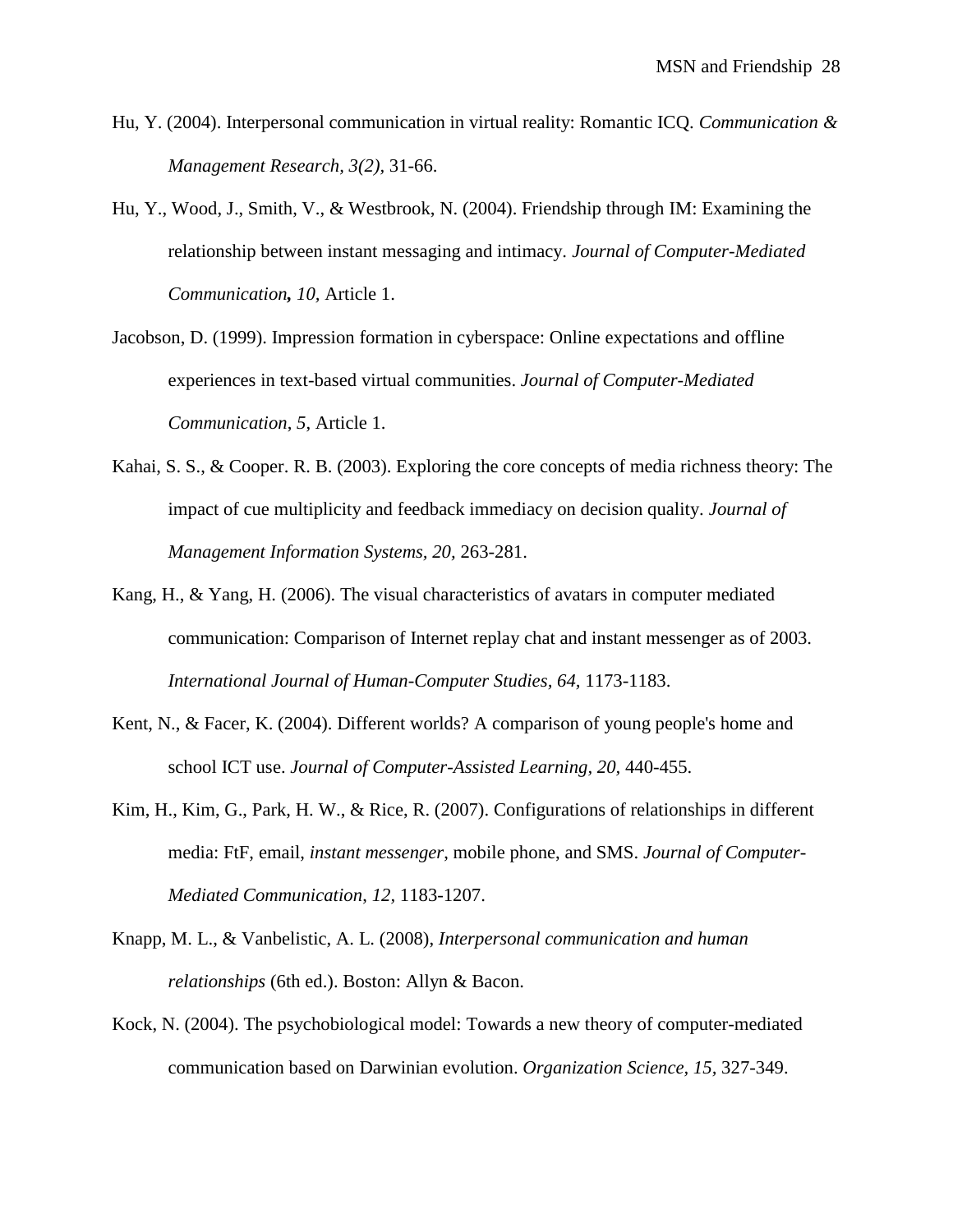- Laurenccau, J. P., Barrett, L. E., & Pietromonaco, P. R. (1998). Intimacy as an interpersonal process: The importance of self-disclosure, partner disclosure, and perceived partner responsiveness in interpersonal exchanges. *Journal of Personality and Social Psychology, 74,* 1238-1251.
- Lenhart, A., Madden, A, & Hitlin, P. (2005, July). *Teens and technology: Youth are leading the transition to a fully wired and mobile nation*. Retrieved from [http://www.pewinternet.org.](http://www.pewinternet.org/)
- Livingstone, S., Bober, M., & Helsper, E. J. (2005). Active participation or just more information?: Young people's take-up of opportunities to act and interact on the Internet. *Information, Communication & Society, 8*, 287–314.
- Manago, A. M., Graham, M. B., Greenfield, P. M., & Salimkhan, G. (2008). Self-presentation and gender on MySpace. Journal *of Applied Developmental Psychology, 29*, 446-458.
- McKenna, K. Y. A., Green, A. S., & Gleason, M. E. J. (2002). Relationship formation on the Internet: What's the big attraction? *Journal of Social Issues, 58,* 9-31.
- Mehrabian, A. (1971). *Silent messages.* Belmont, CA: Wadsworth.
- McCown, J. A., Fischer, D., Page, R., & Homan, M. T. (2001). Internet relationships: People who meet people, *Cyber Psychology & Behavior, 4*, 593-596.
- Microsoft Online Services (2008). *MSN features*. Retrieved from [http://join.msn.com/messenger/features.](http://join.msn.com/messenger/features)
- Millar, F., & Rogers, L. (1976). A relational approach to interpersonal communication. In G. Miller (Ed.), *Exploring in interpersonal communication* (pp, 87-103). Newbury Park, CA; Sage.
- Miller, K. (2006). *Organizational communication: Approaches and processes* (4<sup>th</sup> ed.). Belmont, CA: Wadsworth.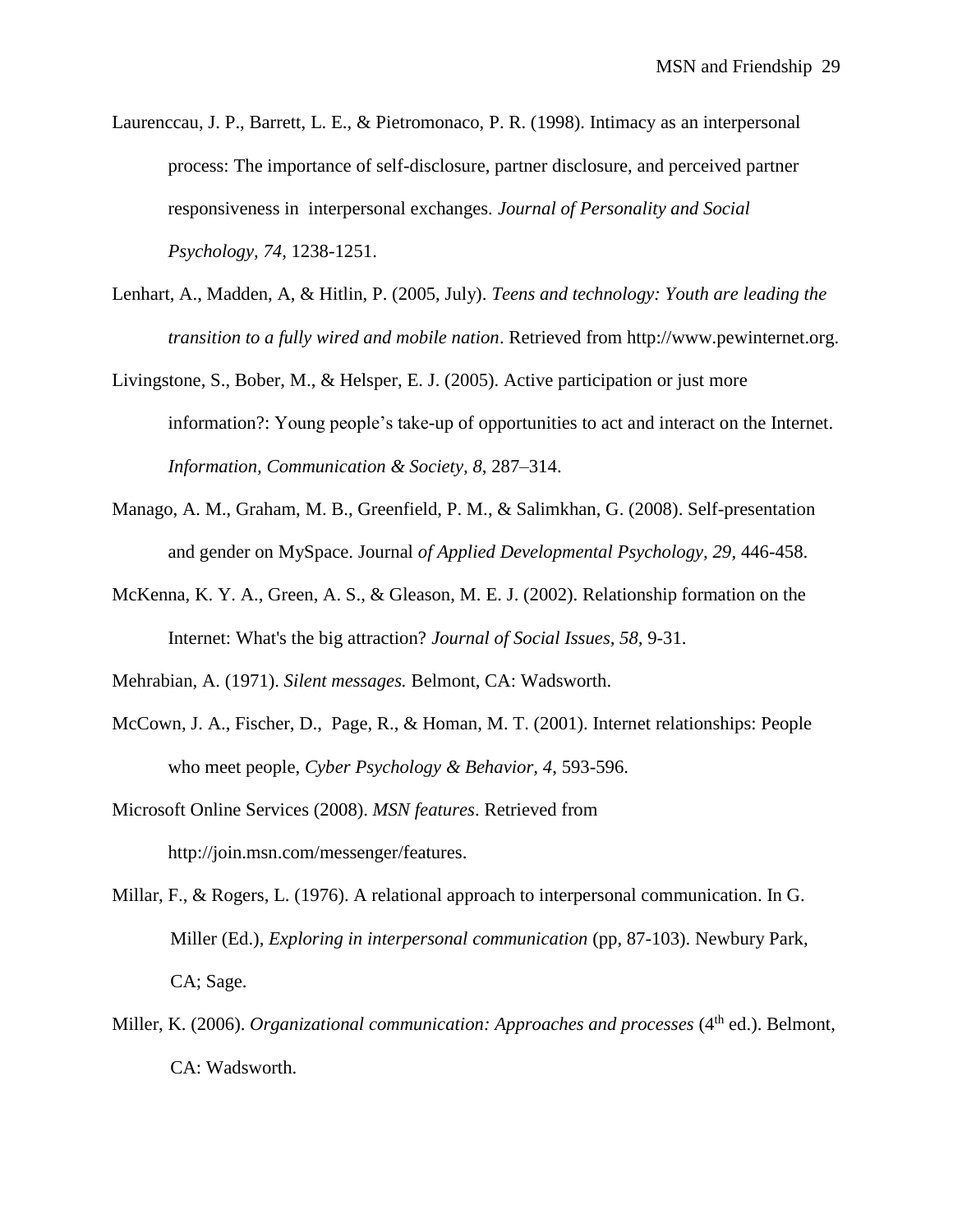- Peter, J., Valkenburg, P., & Schouten, A. (2005). Developing a model of adolescent friendship formation on the Internet. *Cyber Psychology & Behavior, 8,* 423-430.
- Preacher, K. J., & Hayes, A. F. (2008). Asymptotic and resampling strategies for assessing and comparing indirect effects in multiple mediator models. *Behavior Research Methods, 40*, 879-891.
- Preacher, K.., & Hayes, A. F. (2004). SPSS and SAS procedures for estimating indirect effects in simple mediation models. *Behavior Research Methods, Instruments, and Computers*, *36*, 717-731.
- Reis, H. T., & Shaver, P. (1988). Intimacy as an interpersonal process. In S. Duck, D. Hay., S. E. Hobfoll, W. Ickcs, & B. M. Montgomery (Eds.). *Handbook of personal relationships: Theory, research, and interventions* (pp. 367-389). Chichester, England: John Wiley & Sons.
- Rice, R. (1993). Media appropriateness: Using social presence theory to compare traditional and new organizational media. *Human Communication Research, 19,* 451-484.
- Author (2007, April). *ICQ versus MSN: Which interface helps teenagers make more friends?* Paper presented at Hong Kong-Korea Communication Conference, Hong Kong SSAR.
- Author & Chen L. (2004). Improving media richness theory: A study of interaction goals, message valence, and task complexity in manager-subordinate communication. *Management Communication Quarterly, 11, 76-93.*
- Shiu, E., & Lenhart, A. (2004). *How Americans use instant messaging*. Retrieved from [http://www.pewinternet.org](http://www.pewinternet.org/) .
- Softpedia. (2007). *Connect and share instant on the world's most popular IM network*. Retrieved from http://www.softpedia.com/get/Internet/Chat/Instant-Messaging/MSN-Messenger-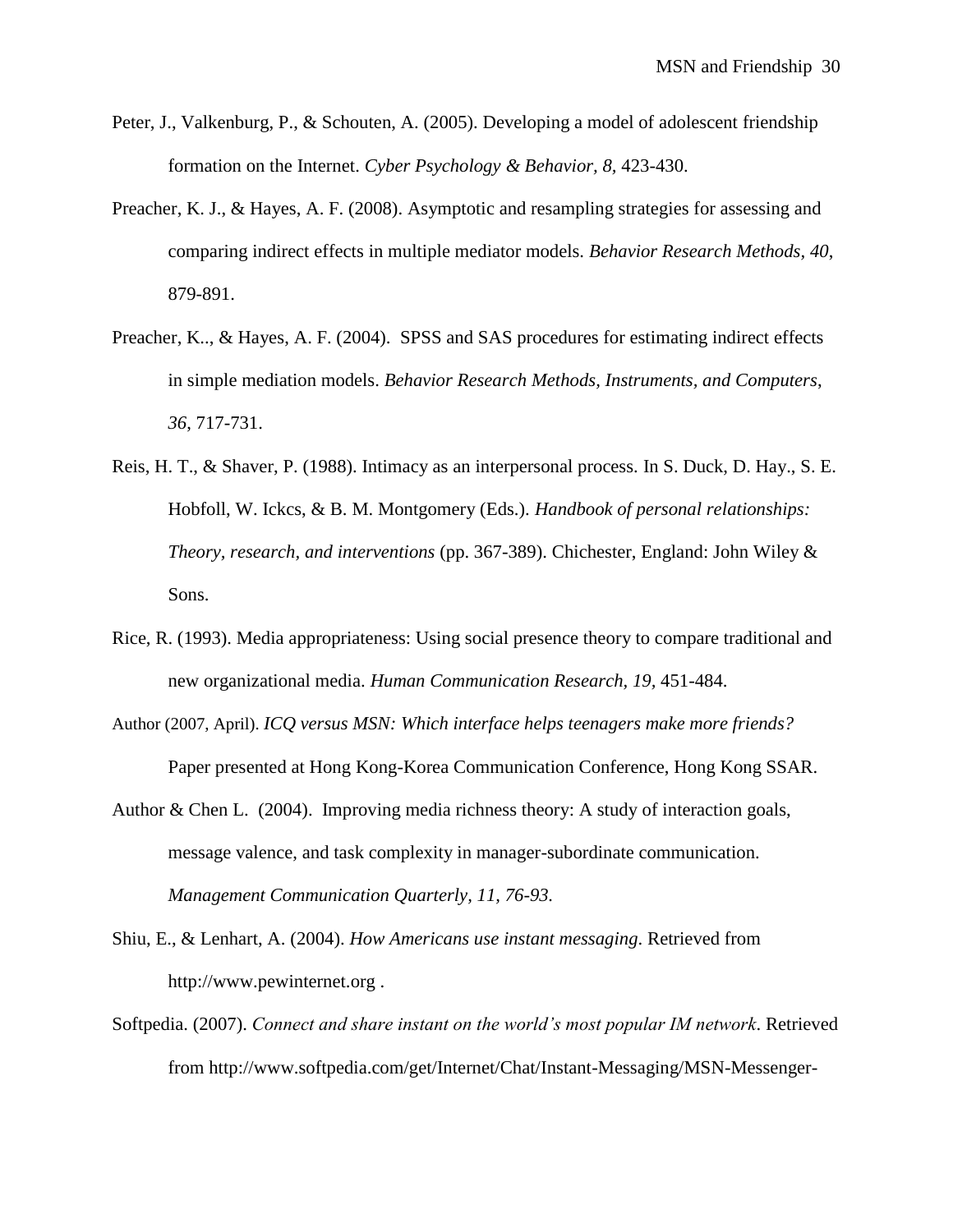8.shtml.

- Subrahmanyam, K., Smahel, D., & Greenfield, P. M. (2006). Connecting developmental constructions to the Internet: Identity presentation and sexual exploration in online teen chat rooms. *Developmental Psychology, 42*, 1−12.
- Sztompka, P. (1999) *Trust: A sociological theory*. Cambridge, England: Cambridge University Press.
- Trenholm, S., & Jesen, A. (2007). *Interpersonal Communication*. Oxford, England: Oxford University Press.
- Vohs, K. D., Baumeister, R. F., & Ciarocco, N. J. (2005). Self-regulation and self-presentation: Regulatory resource depletion impairs impression management and effortful selfpresentation depletes regulatory resources. *Journal of Personality and Social Psychology, 88,* 632–657.
- Walther, J. B. (1996). Computer-mediated communication: Impersonal, interpersonal, and hyperpersonal interaction. *Communication Research, 23*, 3-43.
- Walther, J. B., Anderson, J. F., & Park, D. W. (1994). Interpersonal effects in computer mediated interaction. *Communication Research, 21,* 460-487.
- Yum, Y. O., & Hara, K. (2005). Computer-mediated relationship development: A cross-cultural comparison. *Journal of Computer-Mediated Communication, 11*, Article 7.
- Zhao, S., Grasmuck, S., & Martin, J. (2008). Identity construction on Facebook: Digital empowerment in anchored relationships. *Computers in Human Behavior, 24,* 1816-1836.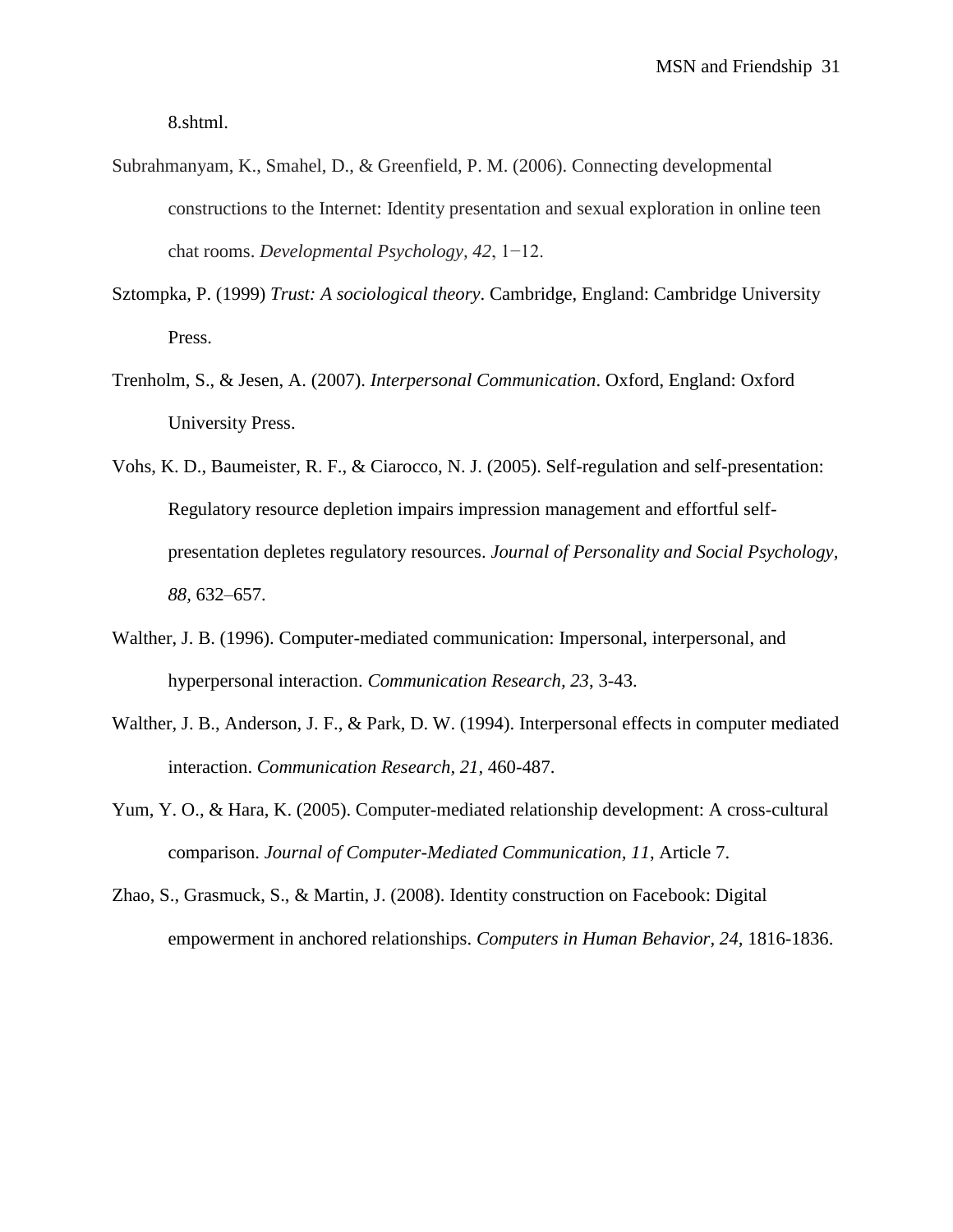*Multiple-Item Measures Used*

*a. Media Richness/Information-Carrying Capacity* MSN allows me to express my feelings fully. MSN allows me to freely say what I intend to say. MSN allows me to explain complex/difficult ideas well MSN allows me to use multiple cues (e.g., text, audio, visual) MSN gives me a feel of face-to-face communication

\_\_\_\_\_\_\_\_\_\_\_\_\_\_\_\_\_\_\_\_\_\_\_\_\_\_\_\_\_\_\_\_\_\_\_\_\_\_\_\_\_\_\_\_\_\_\_\_\_\_\_\_\_\_\_\_\_\_\_\_\_\_\_\_\_

- *b. Communication Control Capacity*
	- On MSN, I feel I have full control in what I intend to communicate. On MSN, I can control communication pace on MSN. On MSN, I can control the length of communication time On MSN, I can control my own image well on MSN On MSN, I can control the use of features at will. On MSN, I can control whether to respond to oncoming messages.
- *c. Overall Functionality* MSN is easy to use.

MSN is fun to use. MSN is flexible to use. MSN is effective for online communication. MSN alleviates my communication apprehension.

*d. Self-Presentation*

With MSN, I can put myself in a positive light easily.

With MSN, I can present an attractive persona of myself effectively.

With MSN, I can appear in a trustworthy manner.

With MSN, I can effectively present myself differently to different people. With MSN, I can show how special I am.

*e. Friendship Development*

MSN helps me meet new people MSN helps me develop friendships with new people MSN helps me obtain others' personal information I am interested in. MSN helps me know others well. MSN helps me to maintain strong relationships with my friends. MSN likely helps me maintain long-term relationships with my friends.

\_\_\_\_\_\_\_\_\_\_\_\_\_\_\_\_\_\_\_\_\_\_\_\_\_\_\_\_\_\_\_\_\_\_\_\_\_\_\_\_\_\_\_\_\_\_\_\_\_\_\_\_\_\_\_\_\_\_\_\_\_\_\_\_\_\_\_\_\_\_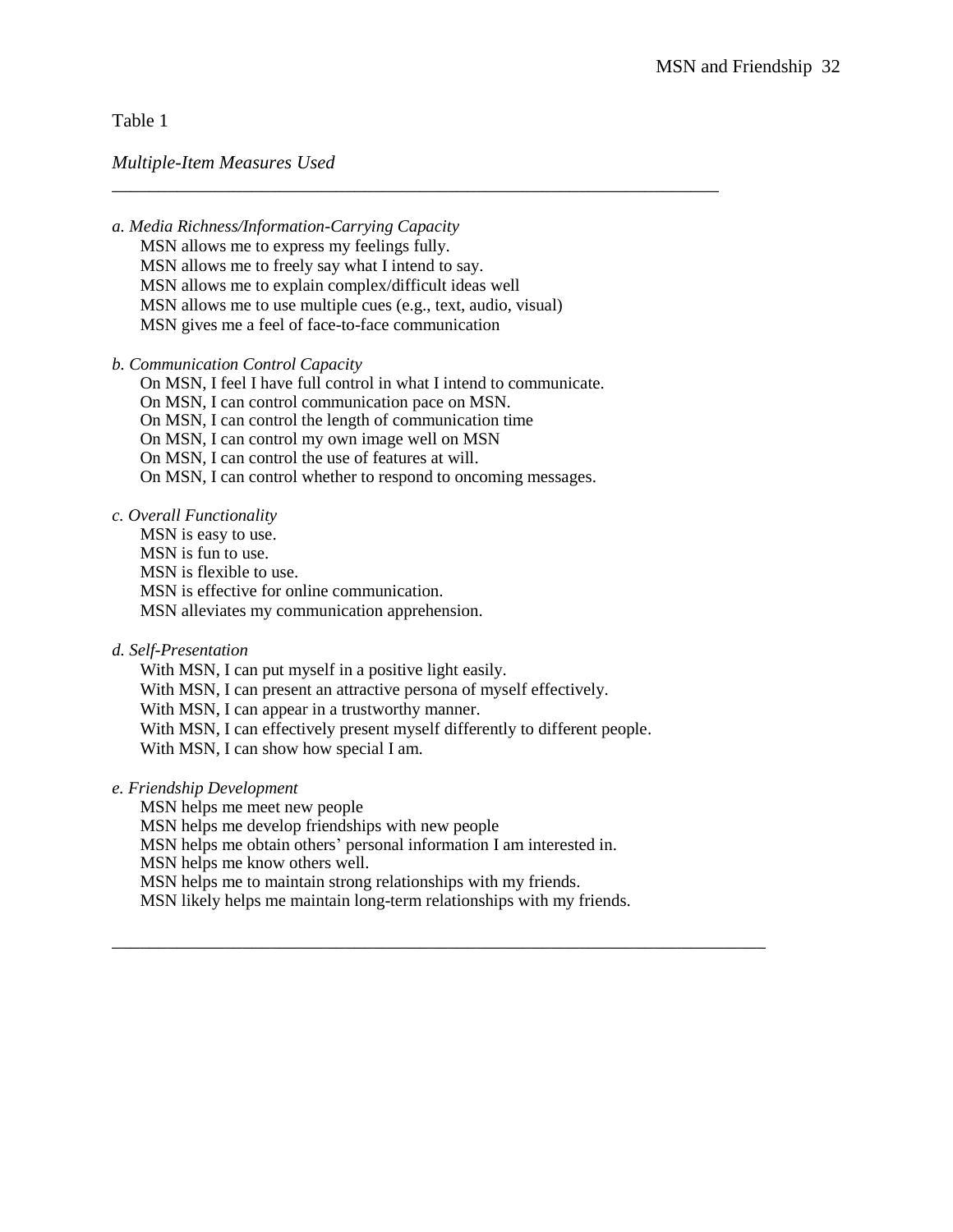## *Correlations among Frequencies of MSN Feature Use*

| <b>MSN</b> Features            | $\mathbf{1}$ | 2       | 3               | 3a                | 3b      | 3c      | 3d      | 3e      | 4       |
|--------------------------------|--------------|---------|-----------------|-------------------|---------|---------|---------|---------|---------|
| 1. Creating Contact<br>List    |              |         |                 |                   |         |         |         |         |         |
| 2. People Search               | $.25**$      |         |                 |                   |         |         |         |         |         |
| 3. Messaging                   | $.24**$      | $-.03$  |                 |                   |         |         |         |         |         |
| 3a. File Exchange <sup>a</sup> | $.26**$      | .08     | $.48**$         |                   |         |         |         |         |         |
| 3b. Color Change               | $.31**$      | $.45**$ | $.13*$          | $25**$            |         |         |         |         |         |
| 3c. Icon                       | $.22**$      | $.13*$  | $.30**$ . 29*   |                   | $.30**$ |         |         |         |         |
| 3d. Animation                  | $.24**$      | .10     |                 | $.29**$ $.38**$   | $.39**$ | $.47**$ |         |         |         |
| 3e. Avatar                     | $.34**$      | $.43**$ | $.22**$ $.22**$ |                   | $.48**$ | $.51**$ | $.30**$ |         |         |
| 4. Webcam                      | $.29**$      | $.43**$ |                 | $.18***$ $.21***$ | $.39**$ | $.23**$ | $.20**$ | $37**$  |         |
| 5. MSN Space                   | $.27**$      | $.46**$ | .10             | .11               | $.31**$ | $.25**$ | $.15*$  | $.46**$ | $.47**$ |

\_\_\_\_\_\_\_\_\_\_\_\_\_\_\_\_\_\_\_\_\_\_\_\_\_\_\_\_\_\_\_\_\_\_\_\_\_\_\_\_\_\_\_\_\_\_\_\_\_\_\_\_\_\_\_\_\_\_\_\_\_\_\_\_\_\_\_\_\_\_\_

\_\_\_\_\_\_\_\_\_\_\_\_\_\_\_\_\_\_\_\_\_\_\_\_\_\_\_\_\_\_\_\_\_\_\_\_\_\_\_\_\_\_\_\_\_\_\_\_\_\_\_\_\_\_\_\_\_\_\_\_\_\_\_\_\_\_\_\_\_\_\_ \*\* indicates a correlation significant at the 0.01 level (2-tailed).

\* indicates a correlation significant at the 0.05 level (2-tailed). *a* indicates that italicized ones are secondary features .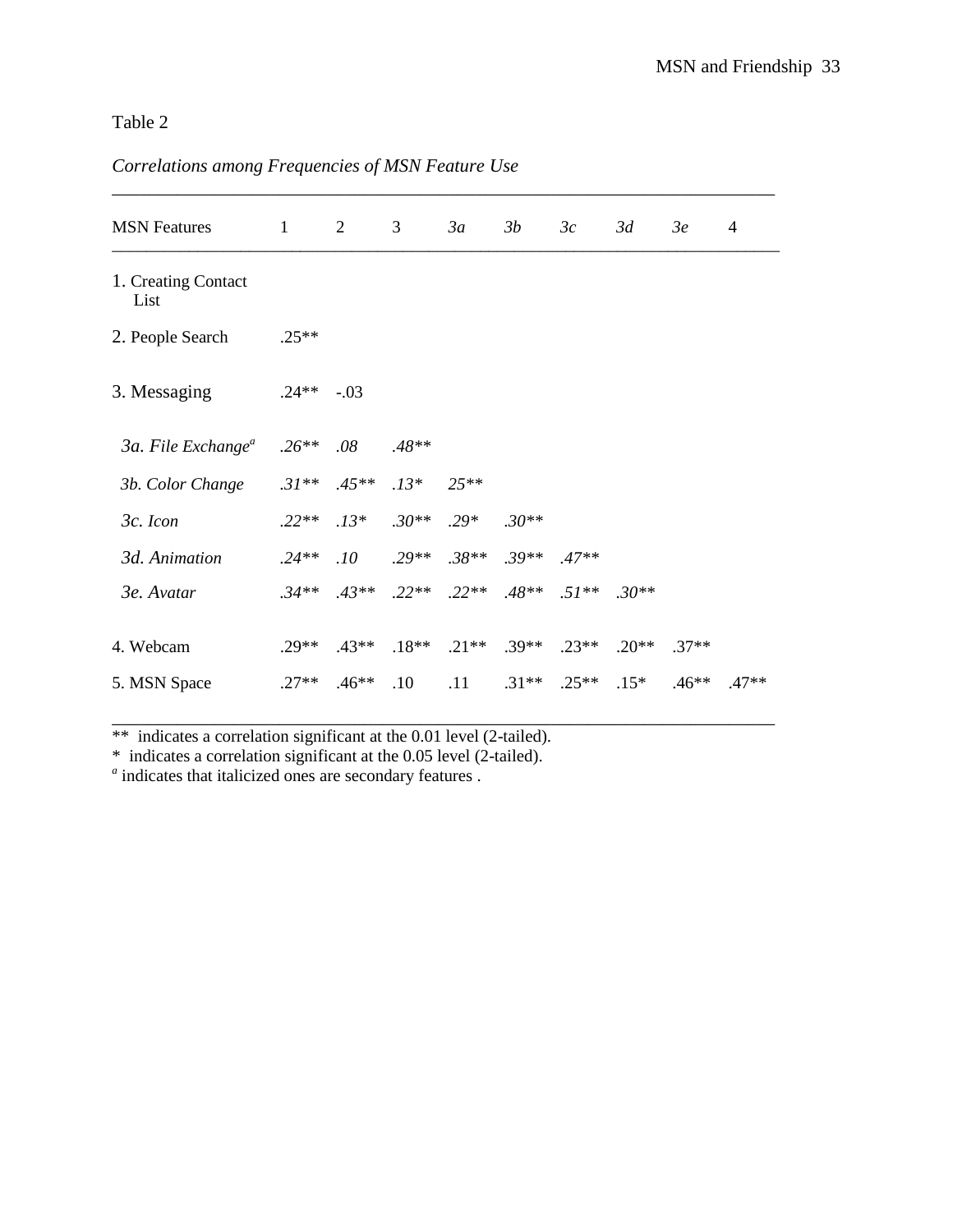*Correlations between MSN Feature Use and Richness, Control, Overall Functionality, Self-Presentation, and Friendship Development*

\_\_\_\_\_\_\_\_\_\_\_\_\_\_\_\_\_\_\_\_\_\_\_\_\_\_\_\_\_\_\_\_\_\_\_\_\_\_\_\_\_\_\_\_\_\_\_\_\_\_\_\_\_\_\_\_\_\_\_\_\_\_\_\_\_\_\_\_\_\_\_

|                             | Richness | Control   | Overall<br>Functionality | Self-<br>Presentation | Friendship<br>Development |
|-----------------------------|----------|-----------|--------------------------|-----------------------|---------------------------|
| Use of MSN Features         |          |           |                          |                       |                           |
| 1. Creating Contact<br>List | NA       | <b>NA</b> | $.27**$                  | $.24**$               | $.33**$                   |
| 2. People Search            | NA       | NA        | $.15*$                   | $.34**$               | $.34**$                   |
| 3. Messaging                | $.33**$  | $.30**$   | $.42**$                  | $.20**$               | $.28**$                   |
| File Exchange <sup>a</sup>  | $.24**$  | $.26**$   | $.30**$                  | .10                   | $.17**$                   |
| Color Change                | $.18**$  | $.20**$   | $.29**$                  | $.19**$               | $.28**$                   |
| <i>Icon</i>                 | $.32**$  | $.21**$   | $.38**$                  | $.18**$               | $.32**$                   |
| Animation                   | $.16*$   | $.18**$   | $.31**$                  | .11                   | $.25**$                   |
| Avatar                      | $.32**$  | $.19**$   | $.27**$                  | $.28**$               | $.28**$                   |
| 4. Webcam                   | $.28**$  | .11       | $.19**$                  | $25**$                | $.29**$                   |
| 5.MSN Space                 | $.36**$  | $.14*$    | $.26**$                  | $.27**$               | $.23**$                   |

\_\_\_\_\_\_\_\_\_\_\_\_\_\_\_\_\_\_\_\_\_\_\_\_\_\_\_\_\_\_\_\_\_\_\_\_\_\_\_\_\_\_\_\_\_\_\_\_\_\_\_\_\_\_\_\_\_\_\_\_\_\_\_\_\_\_\_\_\_\_\_\_ \*\* indicates a correlation significant at the 0.01 level (2-tailed).

\* indicates a correlation significant at the 0.05 level (2-tailed). *a* indicates that italicized ones are secondary features .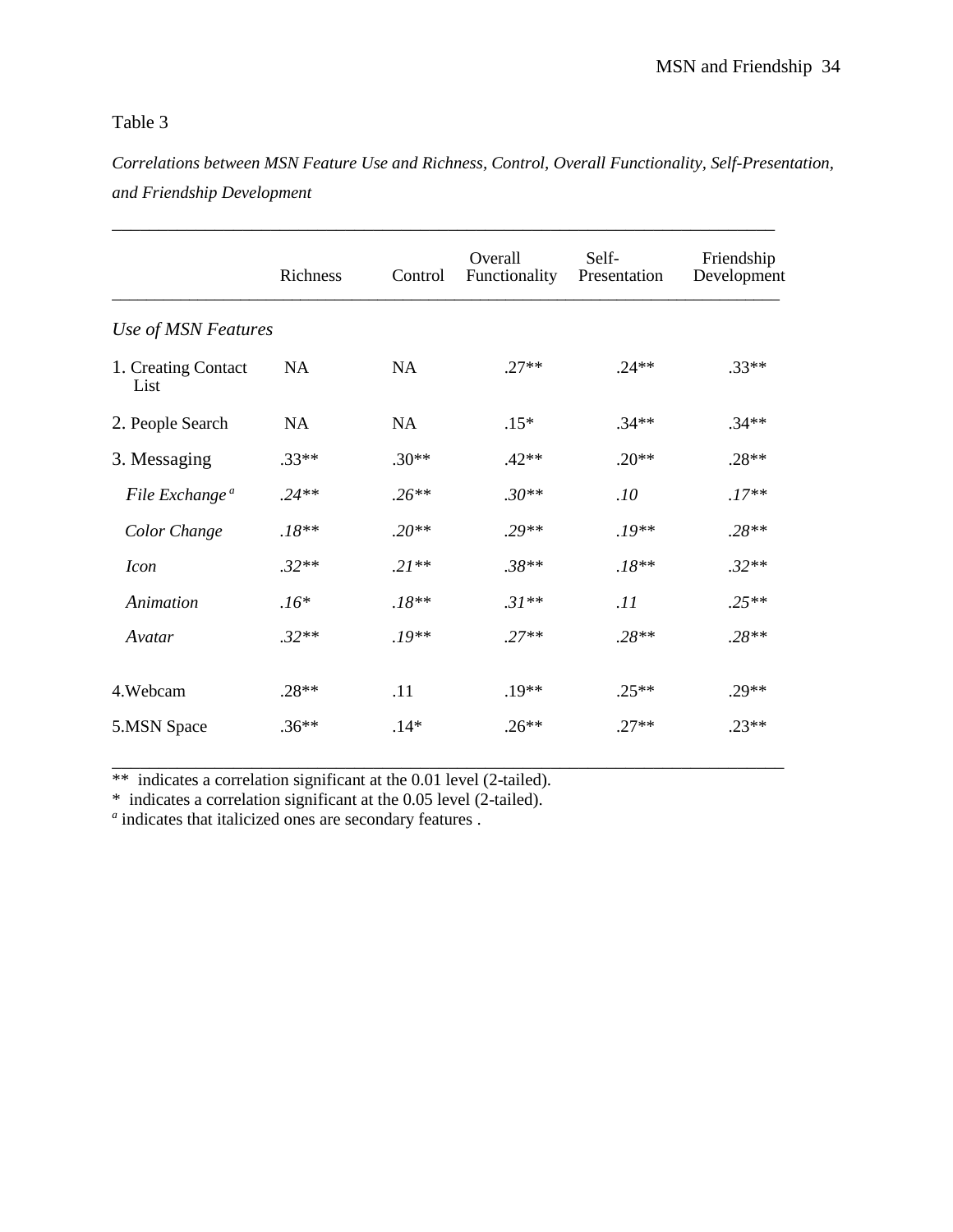| Topics                                | Boy/<br>Girlfriend | Family<br>Problems | School/<br>work | Mutual<br>Friends | Future<br>Aspirations | Hobbies |
|---------------------------------------|--------------------|--------------------|-----------------|-------------------|-----------------------|---------|
| Richness                              | $.39**$            | $.21**$            | $.17**$         | $.24**$           | $.36**$               | $.37**$ |
| Control                               | $.27**$            | $.16*$             | .12             | $.21**$           | $.19**$               | $.33**$ |
| Functionality                         | $.22**$            | $.15*$             | $.24**$         | $.27**$           | $.22**$               | $.36**$ |
| Self-Presentation                     | $.29**$            | $.25**$            | .11             | $.23**$           | $.28**$               | $.32**$ |
| Friendship<br>Development             | $.35**$            | $.22**$            | .06             | $.22**$           | $.34**$               | $.38**$ |
| <b>MSN Feature Use</b><br>Frequencies |                    |                    |                 |                   |                       |         |
| 1. Creating Contact<br>List           | $.19**$            | $.19**$            | .11             | $.21**$           | $.29**$               | $.30**$ |
| 2. People Search                      | $.34**$            | $.27**$            | $-.05$          | .03               | $.28**$               | $.17**$ |
| 3. Messaging                          | $.25**$            | .02                | $.18**$         | $.26**$           | .12                   | $.31**$ |
| File Exchange <sup>a</sup>            | $.22**$            | .10                | $.19**$         | $.24**$           | $.20**$               | $.24**$ |
| Color Change                          | $.27**$            | .11                | .04             | $.16*$            | $.25**$               | .11     |
| <b>Icon</b>                           | $.26**$            | .07                | .05             | $.19**$           | $.22**$               | $.28**$ |
| Animation                             | $.23**$            | $.18**$            | .04             | $.15*$            | $.30**$               | $.26**$ |
| Avatar                                | $.21**$            | .11                | $.18**$         | $.29**$           | $.25**$               | $.36**$ |
| 4. Webcam                             | $.32**$            | $.18**$            | $-.00$          | .11               | $.22**$               | $.21**$ |
| 5.MSN Space                           | $.25**$            | $.18**$            | $-.02$          | .07               | $.21**$               | $.16*$  |

\_\_\_\_\_\_\_\_\_\_\_\_\_\_\_\_\_\_\_\_\_\_\_\_\_\_\_\_\_\_\_\_\_\_\_\_\_\_\_\_\_\_\_\_\_\_\_\_\_\_\_\_\_\_\_\_\_\_\_\_\_\_\_\_\_\_\_\_\_\_\_\_\_\_

*Correlations between Topics Discussed and Richness, Control, Overall Functionality, Self-Presentation, Friendship Development, and MSN Feature Use*

\_\_\_\_\_\_\_\_\_\_\_\_\_\_\_\_\_\_\_\_\_\_\_\_\_\_\_\_\_\_\_\_\_\_\_\_\_\_\_\_\_\_\_\_\_\_\_\_\_\_\_\_\_\_\_\_\_\_\_\_\_\_\_\_\_\_\_\_\_\_\_\_

\*\* indicates a correlation significant at the 0.01 level (2-tailed).

\* indicates a correlation significant at the 0.05 level (2-tailed). *a* indicates that italicized ones are secondary features .